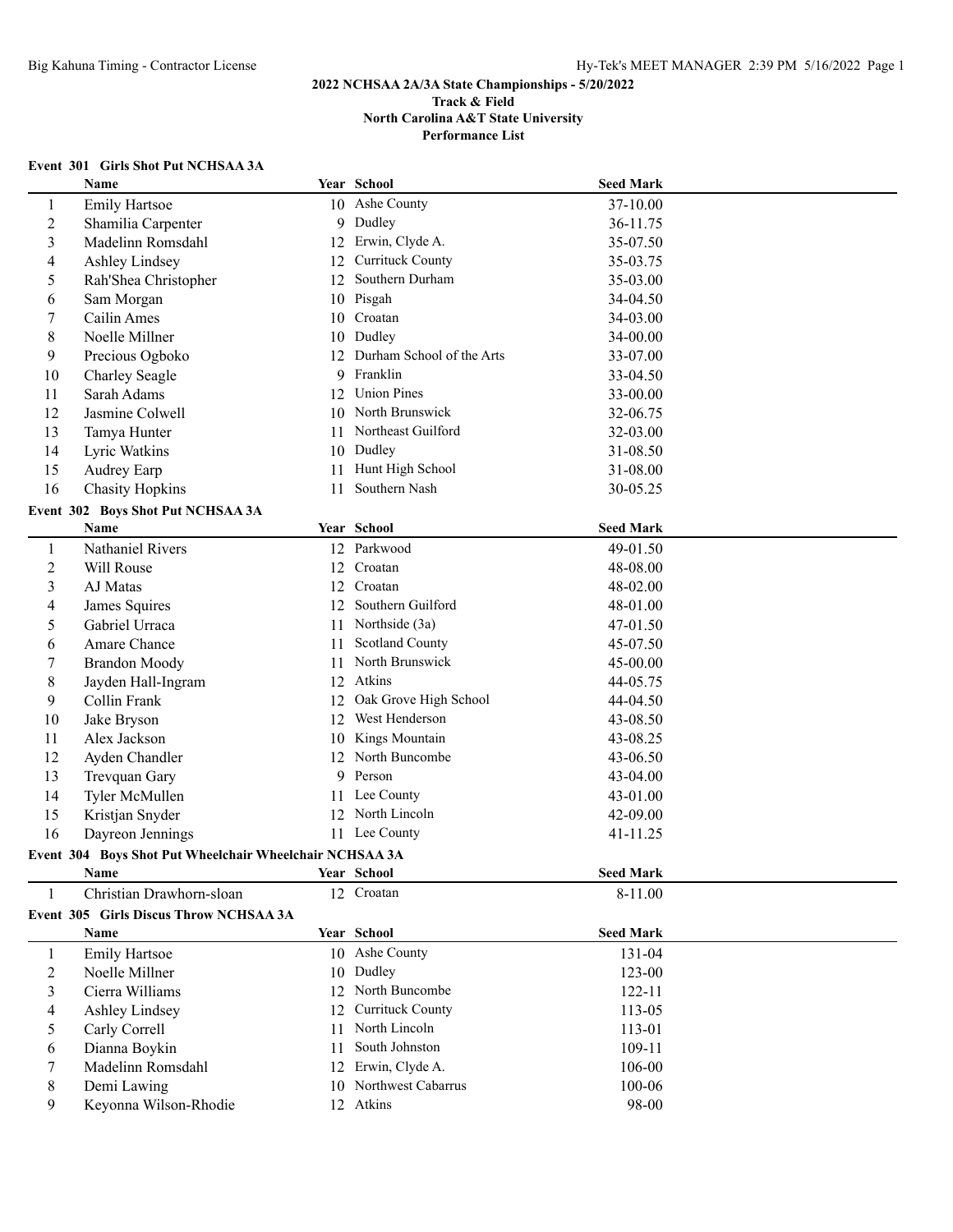**North Carolina A&T State University**

|                | Event 305  (Girls Discus Throw NCHSAA 3A)                   |    |                                  |                  |  |
|----------------|-------------------------------------------------------------|----|----------------------------------|------------------|--|
|                | Name                                                        |    | Year School                      | <b>Seed Mark</b> |  |
| 10             | Cailin Ames                                                 |    | 10 Croatan                       | 96-03            |  |
| 11             | Rebecca Alston                                              | 10 | Eastern Alamance                 | 95-08            |  |
| 12             | Ciara Major                                                 | 9  | Oak Grove High School            | 95-06            |  |
| 13             | Kennedy Farmer                                              | 9  | Rocky Mount                      | 94-04            |  |
| 14             | Erica Johnson                                               | 11 | Swansboro                        | $92 - 05$        |  |
| 15             | Ka'liyah Speller                                            | 9  | E.E. Smith                       | 90-07            |  |
| 16             | <b>Bentley Brooks</b>                                       |    | 12 Northwood                     | $90 - 00$        |  |
|                | Event 306 Boys Discus Throw NCHSAA 3A                       |    |                                  |                  |  |
|                | Name                                                        |    | Year School                      | <b>Seed Mark</b> |  |
| 1              | Damian Judd                                                 |    | 12 Southern Lee                  | 155-04           |  |
| $\overline{c}$ | Seth Averill                                                |    | 12 Central Academy of Technology | 148-06           |  |
| 3              | Iggy Welch                                                  | 11 | Erwin, Clyde A.                  | 146-06           |  |
| 4              | Jackson Blee                                                | 11 | South Point                      | 142-06           |  |
| 5              | Amare Chance                                                | 11 | Scotland County                  | 142-03           |  |
| 6              | Will Rouse                                                  |    | 12 Croatan                       | $141 - 03$       |  |
| 7              | James Squires                                               |    | 12 Southern Guilford             | 141-00           |  |
| 8              | Myles Scott                                                 | 11 | Lake Norman Charter School       | 140-00           |  |
| 9              | Shomare Hazley                                              |    | 12 West Johnston                 | 135-04           |  |
| 10             | Jack Nicholson                                              | 11 | Northwood                        | 134-06           |  |
| 11             | Dominic Waugh                                               | 11 | Atkins                           | 132-10           |  |
| 12             | Zion Glover                                                 | 10 | South Central                    | 132-10           |  |
| 13             | Trevquan Gary                                               | 9  | Person                           | 132-07           |  |
| 14             | Graham Cannon                                               | 9  | Enka                             | 129-05           |  |
| 15             | Gabriel Urraca                                              | 11 | Northside (3a)                   | 128-04           |  |
| 16             | Jake Bryson                                                 |    | 12 West Henderson                | 126-08           |  |
|                | Event 308 Boys Discus Throw Wheelchair Wheelchair NCHSAA 3A |    |                                  |                  |  |
|                | <b>Name</b>                                                 |    | Year School                      | <b>Seed Mark</b> |  |
| 1              | Christian Drawhorn-sloan                                    |    | 12 Croatan                       | $22 - 09$        |  |
|                | Event 309 Girls High Jump NCHSAA 3A                         |    |                                  |                  |  |
|                | Name                                                        |    | Year School                      | <b>Seed Mark</b> |  |
| 1              | <b>Tyler Collins</b>                                        |    | 10 West Carteret                 | 5-06.00          |  |
| 2              | Lisa Ferguson                                               | 10 | Swansboro                        | 5-04.00          |  |
| 3              | Macy Miller                                                 | 10 | South Rowan                      | $5-04.00$        |  |
| 4              | MaCaela Claxton                                             |    | 9 Northside (3a)                 | 5-04.00          |  |
| 5              | Arianna Lovingood-Smith                                     |    | 12 Asheboro                      | 5-02.00          |  |
| 6              | Charity Stroud                                              |    | 10 E.E. Smith                    | 5-02.00          |  |
| 7              | Lydia Sillies                                               | 11 | First Flight                     | 5-02.00          |  |
| 8              | Anneke Lam                                                  | 12 | Tuscola                          | $5 - 02.00$      |  |
| 9              | Ava Cooper                                                  | 11 | Stuart W. Cramer                 | $5 - 00.00$      |  |
| 10             | Carlen Davis                                                | 12 | West Henderson                   | $5 - 00.00$      |  |
| 11             | Madison Bryant                                              | 12 | <b>Union Pines</b>               | $5 - 00.00$      |  |
| 12             | Katlyn French                                               |    | 10 Ashe County                   | $5 - 00.00$      |  |
| 13             | Jahaila Wright                                              | 10 | Central Cabarrus                 | $4 - 10.00$      |  |
| 14             | Shalyna McCants                                             | 10 | Western Harnett                  | $4 - 10.00$      |  |
| 15             | Erica Murdock                                               | 11 | Northwest Cabarrus               | $4 - 10.00$      |  |
| 16             | Caroline Thiel                                              |    | 11 Rocky Mount                   | $4 - 10.00$      |  |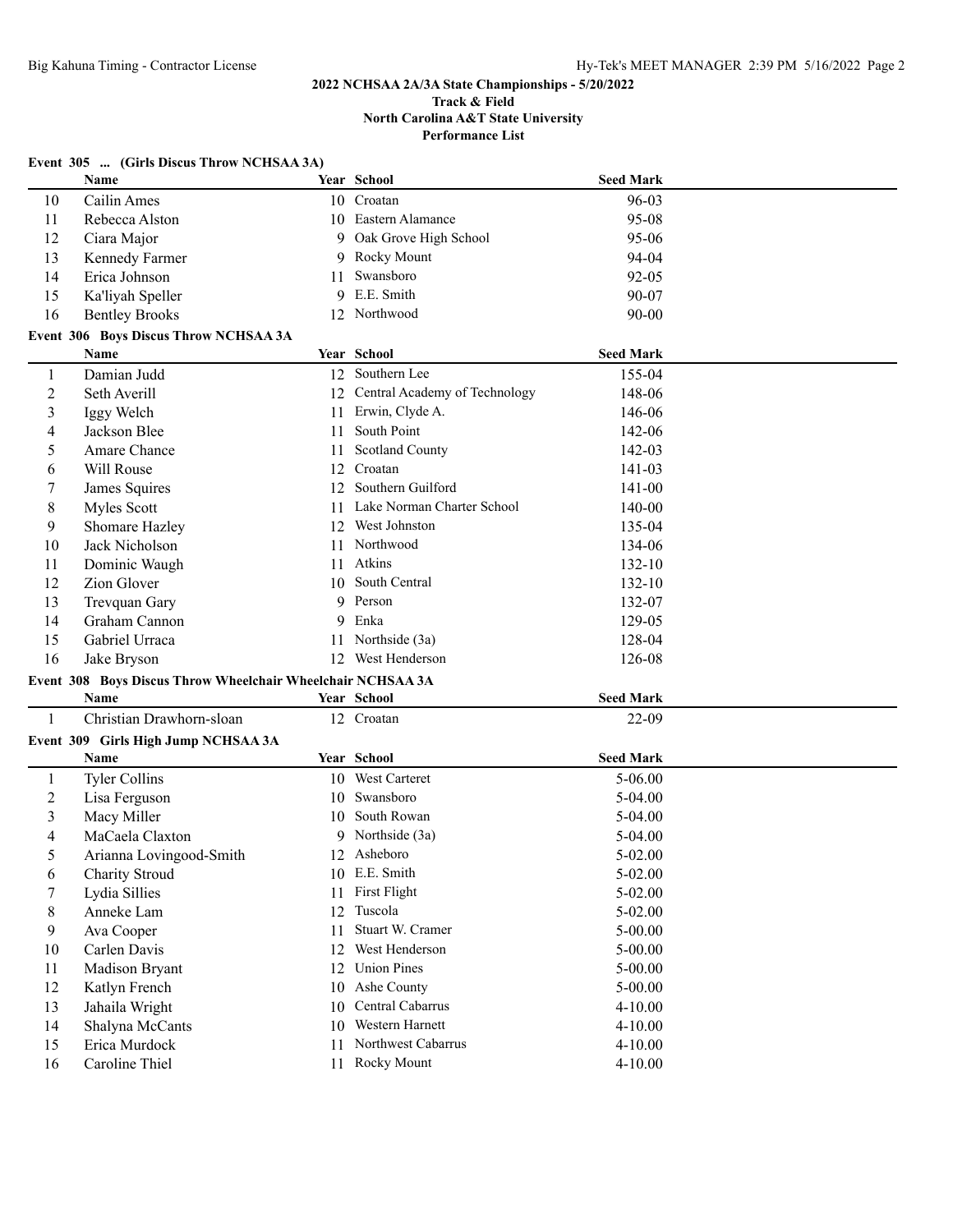### **Event 310 Boys High Jump NCHSAA 3A**

|                | Name                                 |    | Year School              | <b>Seed Mark</b> |  |
|----------------|--------------------------------------|----|--------------------------|------------------|--|
| $\mathbf{1}$   | Shyheem Taylor-Austin                |    | 12 Havelock              | $6 - 04.00$      |  |
| $\overline{2}$ | Christian Leak                       |    | 10 Union Pines           | $6 - 04.00$      |  |
| 3              | Daniel Coronell                      | 9  | North Henderson          | 6-03.00          |  |
| 4              | Cameron Snead                        | 12 | West Johnston            | $6 - 02.00$      |  |
| 5              | Jamori Perry                         | 12 | East Wake                | $6 - 02.00$      |  |
| 6              | Jerrell Reddick                      | 11 | Concord                  | $6 - 00.00$      |  |
| 7              | Jaheim Waller                        | 9  | Havelock                 | $6 - 00.00$      |  |
| 8              | Aaron Wilson                         | 12 | Rockingham County        | $6 - 00.00$      |  |
| 9              | <b>Truman Terry</b>                  | 11 | Carrboro                 | $6 - 00.00$      |  |
| 10             | Luis Torres                          | 12 | Franklin                 | $6 - 00.00$      |  |
| 11             | Demetrase Graves                     | 11 | Erwin, Clyde A.          | $6 - 00.00$      |  |
| 12             | Marcus Holloman                      | 12 | South Rowan              | $6 - 00.00$      |  |
| 13             | Steven Davis II                      | 12 | Dudley                   | $6 - 00.00$      |  |
| 14             | Latrail Moore Brown                  | 9  | Northern Nash            | $6 - 00.00$      |  |
| 15             | Jamien Little                        |    | 10 Hickory               | $6 - 00.00$      |  |
| 16             | Antonio Bumphus                      |    | 12 Person                | $5-10.00$        |  |
|                | Event 311 Girls Pole Vault NCHSAA 3A |    |                          |                  |  |
|                | Name                                 |    | Year School              | <b>Seed Mark</b> |  |
| $\mathbf{1}$   | <b>Caroline Fowlkes</b>              |    | 12 Cedar Ridge           | 11-00.00         |  |
| $\overline{c}$ | Chloe Soorus                         |    | 12 North Lincoln         | 10-06.00         |  |
| $\mathfrak{Z}$ | Sasha Ledford                        |    | 11 Pisgah                | 10-00.00         |  |
| 4              | Sydney Sewell                        |    | 12 East Henderson        | 10-00.00         |  |
| 5              | Alyssa Cooley                        |    | 12 West Carteret         | 10-00.00         |  |
| 6              | Maya Flynn                           |    | 10 North Buncombe        | 10-00.00         |  |
| 7              | McKenna Panos                        |    | 10 Swansboro             | $9 - 06.00$      |  |
| 8              | Lily Houston                         |    | 10 Northwest Cabarrus    | 9-06.00          |  |
| 9              | Mattie Berrier                       |    | 10 North Davidson        | $9 - 00.00$      |  |
| 10             | Hadley Smith                         |    | 9 North Davidson         | 8-00.00          |  |
| 11             | Jadyn Melby                          | 10 | Croatan                  | 8-00.00          |  |
| 12             | Danija Jackson                       | 10 | Rocky Mount              | 8-00.00          |  |
| 13             | Paige Miller                         | 9  | Rocky Mount              | 8-00.00          |  |
| 14             | McKylee Wilkerson                    | 11 | <b>Union Pines</b>       | 7-06.00          |  |
| 15             | <b>Blair Burnette</b>                | 10 | Parkwood                 | 7-06.00          |  |
| 16             | Daphne Vickers                       |    | 10 Croatan               | $7 - 00.00$      |  |
|                | Event 312 Boys Pole Vault NCHSAA 3A  |    |                          |                  |  |
|                | <b>Name</b>                          |    | Year School              | <b>Seed Mark</b> |  |
| $\mathbf{1}$   | Jacob Murphy                         |    | 12 Oak Grove High School | 14-00.00         |  |
| $\overline{2}$ | Matthew Blake Cassada                |    | 11 Franklin              | 13-07.00         |  |
| 3              | Zach Pruett                          |    | 12 Croatan               | 13-00.00         |  |
| 4              | Aaron Jennings                       |    | 10 Franklin              | 12-06.00         |  |
| 5              | Jack Daffron                         |    | 12 Croatan               | 12-06.00         |  |
| 6              | Zander Youmans                       |    | 12 West Henderson        | 12-06.00         |  |
| 7              | Carter Tyree                         | 11 | Oak Grove High School    | 12-06.00         |  |
| 8              | Jenson Pearson                       | 11 | Parkwood                 | 11-06.00         |  |
| 9              | Caleb Robbins                        |    | 10 Hibriten              | 11-06.00         |  |
| 10             | Luke Heglar                          |    | 12 East Rowan            | 11-06.00         |  |
|                |                                      |    | 10 Southern Nash         | 11-06.00         |  |
| 11<br>12       | Isaac Joyner<br>Ben Futral           |    | 12 Croatan               |                  |  |
|                |                                      |    |                          | 11-06.00         |  |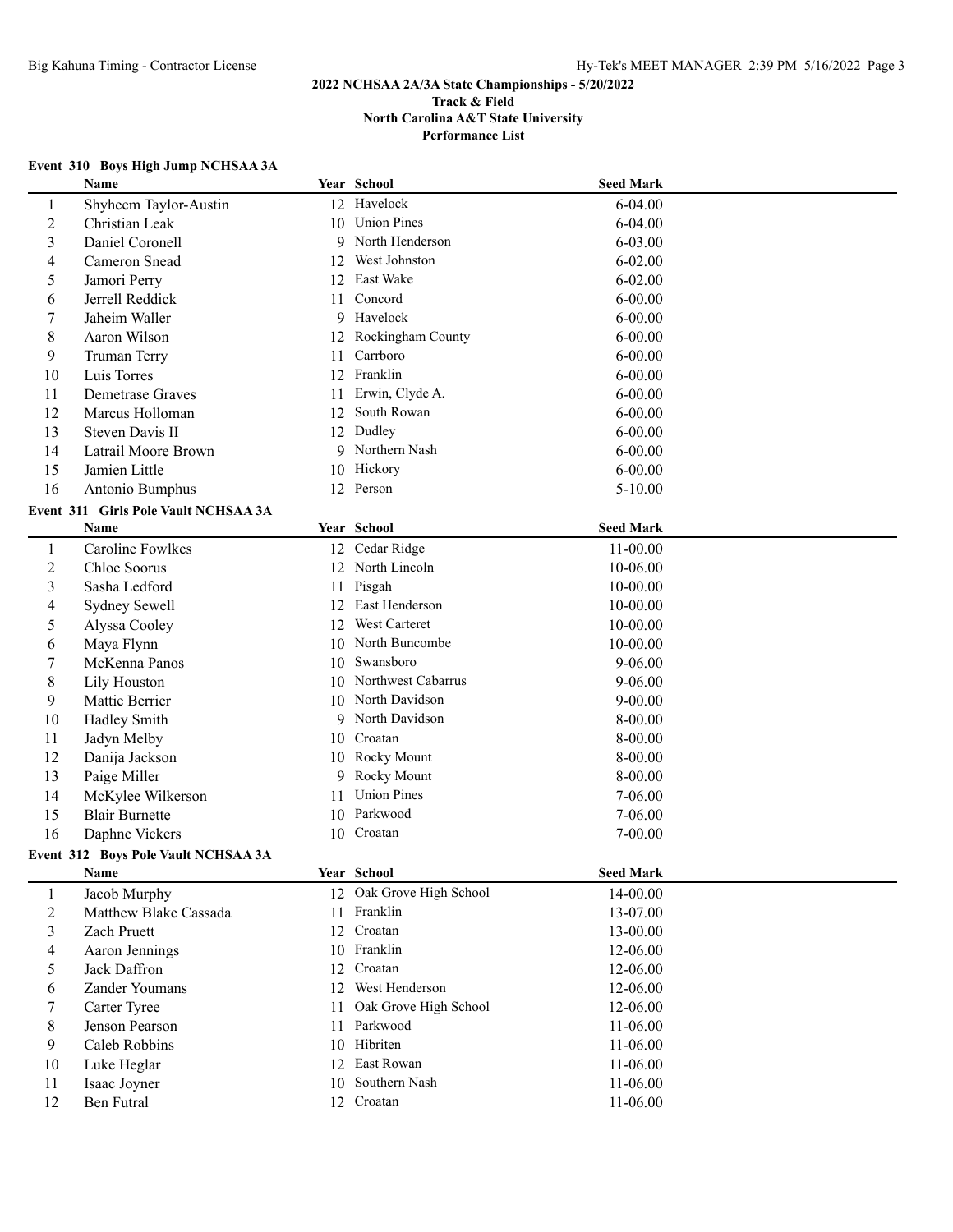| Year School<br>Name<br>Colton Ellis<br>13<br><b>West Carteret</b><br>11-00.00<br>11<br>Southern Nash<br>14<br>Thomas Copeland<br>10-06.00<br>11<br>Eastern Alamance<br>15<br>Gabe Ocampo<br>10-06.00<br>11<br>16<br>Southern Nash<br><b>Tyler Maner</b><br>11<br>10-06.00<br>Event 313 Girls Long Jump NCHSAA 3A<br>Year School<br>Name<br><b>Seed Mark</b><br>12 Northwest Cabarrus<br>Chaunesse Barringer<br>18-07.00<br>$\mathbf{1}$<br>Stuart W. Cramer<br>2<br><b>Alexis Willis</b><br>17-10.25<br>11<br>3<br>Hibriten<br>17-09.25<br>Jada Brown<br>10<br>E.E. Smith<br>4<br>Holley Johnson<br>17-09.00<br>12<br>12 E.E. Smith<br>5<br>Abraonna Williams<br>17-06.75<br>Central Cabarrus<br>6<br>Sydney Krause<br>17-05.00<br>10<br>Central Cabarrus<br>7<br>17-03.00<br>Jahaila Wright<br>10<br>8<br><b>Union Pines</b><br>Annika Stark<br>17-02.00<br>10<br>West Iredell<br>9<br>Alaya Gillespie<br>17-01.00<br>11<br>Kaliah Asafo-Adjei<br>Northside (3a)<br>17-00.00<br>10<br>11<br>Croatan<br>Ginger Hayden<br>16-08.25<br>11<br>11<br>12 West Carteret<br>12<br>16-08.25<br>Sha'niyah Gethers<br>Rocky Mount<br>13<br>Ahnia Cherry<br>16-08.00<br>12<br>South Central<br>14<br>Danaejah Jones<br>16-07.00<br>12<br>North Iredell<br>15<br>Ailena Mykins<br>16-02.75<br>11<br>10 Dudley<br>16<br>Gabrielle Cheek<br>16-01.00<br>Event 314 Boys Long Jump NCHSAA 3A<br>Year School<br><b>Seed Mark</b><br>Name<br>Drew Costello<br>12 Freedom<br>22-08.00<br>$\mathbf{1}$<br>Northside (3a)<br>2<br>Michael Tate<br>11<br>22-00.75<br>West Johnston<br>3<br>Cameron Snead<br>12<br>21-11.00<br>Southern Nash<br>Daryl Taybron<br>12<br>4<br>21-04.00<br>Kings Mountain<br>5<br>D'Andre Hoyle<br>12<br>21-03.00<br>North Henderson<br>Jaylen Croft<br>6<br>12<br>21-03.00<br>Person<br>7<br>Antonio Bumphus<br>12<br>21-02.00<br>Enka<br>8<br>Drew Bryant<br>12<br>21-01.00<br>9<br>South Central<br>S'Quan Waters<br>21-00.50<br>11<br>10<br>Aaron Wilson<br>12 Rockingham County<br>20-10.50<br>11 Durham School of the Arts<br>11<br>Kaleb Lucas<br>20-09.75<br>12 Union Pines<br>12<br>Noland Chappel<br>20-08.25<br>East Rowan<br>20-05.00<br>13<br>Cole Eagle<br>11<br>Donovan Darden<br>9 Havelock<br>14<br>20-03.50<br>Central Academy of Technology<br>15<br>Aaron Higgins<br>19-11.25<br>10<br>Eastern Guilford High School<br>16<br>Dewayne Myles<br>19-11.00<br>11<br>Event 317 Girls Triple Jump NCHSAA 3A<br>Year School<br><b>Seed Mark</b><br>Name<br>10 Central Cabarrus<br>Sydney Krause<br>37-10.00<br>$\mathbf{1}$<br>2<br>Alexis Willis<br>Stuart W. Cramer<br>37-02.00<br>11<br>10 Franklinton<br>3<br>Gisele Dulnuan-Kersey<br>35-10.50<br>Central Cabarrus<br>4<br>Jahaila Wright<br>35-10.00<br>10<br>Arianna Lovingood-Smith<br>Asheboro<br>5<br>12<br>35-08.00<br>Durham School of the Arts<br>Shamari Allen<br>6<br>35-07.50<br>11 | Event 312  (Boys Pole Vault NCHSAA 3A) |  |                  |  |
|------------------------------------------------------------------------------------------------------------------------------------------------------------------------------------------------------------------------------------------------------------------------------------------------------------------------------------------------------------------------------------------------------------------------------------------------------------------------------------------------------------------------------------------------------------------------------------------------------------------------------------------------------------------------------------------------------------------------------------------------------------------------------------------------------------------------------------------------------------------------------------------------------------------------------------------------------------------------------------------------------------------------------------------------------------------------------------------------------------------------------------------------------------------------------------------------------------------------------------------------------------------------------------------------------------------------------------------------------------------------------------------------------------------------------------------------------------------------------------------------------------------------------------------------------------------------------------------------------------------------------------------------------------------------------------------------------------------------------------------------------------------------------------------------------------------------------------------------------------------------------------------------------------------------------------------------------------------------------------------------------------------------------------------------------------------------------------------------------------------------------------------------------------------------------------------------------------------------------------------------------------------------------------------------------------------------------------------------------------------------------------------------------------------------------------------------------------------------------------------------------------------------------------------------------------------------------------------------------------------------------------------------------------------------------------------------------------------------------------------------------------------------------------------------------------------------------------------------------------------------|----------------------------------------|--|------------------|--|
|                                                                                                                                                                                                                                                                                                                                                                                                                                                                                                                                                                                                                                                                                                                                                                                                                                                                                                                                                                                                                                                                                                                                                                                                                                                                                                                                                                                                                                                                                                                                                                                                                                                                                                                                                                                                                                                                                                                                                                                                                                                                                                                                                                                                                                                                                                                                                                                                                                                                                                                                                                                                                                                                                                                                                                                                                                                                        |                                        |  | <b>Seed Mark</b> |  |
|                                                                                                                                                                                                                                                                                                                                                                                                                                                                                                                                                                                                                                                                                                                                                                                                                                                                                                                                                                                                                                                                                                                                                                                                                                                                                                                                                                                                                                                                                                                                                                                                                                                                                                                                                                                                                                                                                                                                                                                                                                                                                                                                                                                                                                                                                                                                                                                                                                                                                                                                                                                                                                                                                                                                                                                                                                                                        |                                        |  |                  |  |
|                                                                                                                                                                                                                                                                                                                                                                                                                                                                                                                                                                                                                                                                                                                                                                                                                                                                                                                                                                                                                                                                                                                                                                                                                                                                                                                                                                                                                                                                                                                                                                                                                                                                                                                                                                                                                                                                                                                                                                                                                                                                                                                                                                                                                                                                                                                                                                                                                                                                                                                                                                                                                                                                                                                                                                                                                                                                        |                                        |  |                  |  |
|                                                                                                                                                                                                                                                                                                                                                                                                                                                                                                                                                                                                                                                                                                                                                                                                                                                                                                                                                                                                                                                                                                                                                                                                                                                                                                                                                                                                                                                                                                                                                                                                                                                                                                                                                                                                                                                                                                                                                                                                                                                                                                                                                                                                                                                                                                                                                                                                                                                                                                                                                                                                                                                                                                                                                                                                                                                                        |                                        |  |                  |  |
|                                                                                                                                                                                                                                                                                                                                                                                                                                                                                                                                                                                                                                                                                                                                                                                                                                                                                                                                                                                                                                                                                                                                                                                                                                                                                                                                                                                                                                                                                                                                                                                                                                                                                                                                                                                                                                                                                                                                                                                                                                                                                                                                                                                                                                                                                                                                                                                                                                                                                                                                                                                                                                                                                                                                                                                                                                                                        |                                        |  |                  |  |
|                                                                                                                                                                                                                                                                                                                                                                                                                                                                                                                                                                                                                                                                                                                                                                                                                                                                                                                                                                                                                                                                                                                                                                                                                                                                                                                                                                                                                                                                                                                                                                                                                                                                                                                                                                                                                                                                                                                                                                                                                                                                                                                                                                                                                                                                                                                                                                                                                                                                                                                                                                                                                                                                                                                                                                                                                                                                        |                                        |  |                  |  |
|                                                                                                                                                                                                                                                                                                                                                                                                                                                                                                                                                                                                                                                                                                                                                                                                                                                                                                                                                                                                                                                                                                                                                                                                                                                                                                                                                                                                                                                                                                                                                                                                                                                                                                                                                                                                                                                                                                                                                                                                                                                                                                                                                                                                                                                                                                                                                                                                                                                                                                                                                                                                                                                                                                                                                                                                                                                                        |                                        |  |                  |  |
|                                                                                                                                                                                                                                                                                                                                                                                                                                                                                                                                                                                                                                                                                                                                                                                                                                                                                                                                                                                                                                                                                                                                                                                                                                                                                                                                                                                                                                                                                                                                                                                                                                                                                                                                                                                                                                                                                                                                                                                                                                                                                                                                                                                                                                                                                                                                                                                                                                                                                                                                                                                                                                                                                                                                                                                                                                                                        |                                        |  |                  |  |
|                                                                                                                                                                                                                                                                                                                                                                                                                                                                                                                                                                                                                                                                                                                                                                                                                                                                                                                                                                                                                                                                                                                                                                                                                                                                                                                                                                                                                                                                                                                                                                                                                                                                                                                                                                                                                                                                                                                                                                                                                                                                                                                                                                                                                                                                                                                                                                                                                                                                                                                                                                                                                                                                                                                                                                                                                                                                        |                                        |  |                  |  |
|                                                                                                                                                                                                                                                                                                                                                                                                                                                                                                                                                                                                                                                                                                                                                                                                                                                                                                                                                                                                                                                                                                                                                                                                                                                                                                                                                                                                                                                                                                                                                                                                                                                                                                                                                                                                                                                                                                                                                                                                                                                                                                                                                                                                                                                                                                                                                                                                                                                                                                                                                                                                                                                                                                                                                                                                                                                                        |                                        |  |                  |  |
|                                                                                                                                                                                                                                                                                                                                                                                                                                                                                                                                                                                                                                                                                                                                                                                                                                                                                                                                                                                                                                                                                                                                                                                                                                                                                                                                                                                                                                                                                                                                                                                                                                                                                                                                                                                                                                                                                                                                                                                                                                                                                                                                                                                                                                                                                                                                                                                                                                                                                                                                                                                                                                                                                                                                                                                                                                                                        |                                        |  |                  |  |
|                                                                                                                                                                                                                                                                                                                                                                                                                                                                                                                                                                                                                                                                                                                                                                                                                                                                                                                                                                                                                                                                                                                                                                                                                                                                                                                                                                                                                                                                                                                                                                                                                                                                                                                                                                                                                                                                                                                                                                                                                                                                                                                                                                                                                                                                                                                                                                                                                                                                                                                                                                                                                                                                                                                                                                                                                                                                        |                                        |  |                  |  |
|                                                                                                                                                                                                                                                                                                                                                                                                                                                                                                                                                                                                                                                                                                                                                                                                                                                                                                                                                                                                                                                                                                                                                                                                                                                                                                                                                                                                                                                                                                                                                                                                                                                                                                                                                                                                                                                                                                                                                                                                                                                                                                                                                                                                                                                                                                                                                                                                                                                                                                                                                                                                                                                                                                                                                                                                                                                                        |                                        |  |                  |  |
|                                                                                                                                                                                                                                                                                                                                                                                                                                                                                                                                                                                                                                                                                                                                                                                                                                                                                                                                                                                                                                                                                                                                                                                                                                                                                                                                                                                                                                                                                                                                                                                                                                                                                                                                                                                                                                                                                                                                                                                                                                                                                                                                                                                                                                                                                                                                                                                                                                                                                                                                                                                                                                                                                                                                                                                                                                                                        |                                        |  |                  |  |
|                                                                                                                                                                                                                                                                                                                                                                                                                                                                                                                                                                                                                                                                                                                                                                                                                                                                                                                                                                                                                                                                                                                                                                                                                                                                                                                                                                                                                                                                                                                                                                                                                                                                                                                                                                                                                                                                                                                                                                                                                                                                                                                                                                                                                                                                                                                                                                                                                                                                                                                                                                                                                                                                                                                                                                                                                                                                        |                                        |  |                  |  |
|                                                                                                                                                                                                                                                                                                                                                                                                                                                                                                                                                                                                                                                                                                                                                                                                                                                                                                                                                                                                                                                                                                                                                                                                                                                                                                                                                                                                                                                                                                                                                                                                                                                                                                                                                                                                                                                                                                                                                                                                                                                                                                                                                                                                                                                                                                                                                                                                                                                                                                                                                                                                                                                                                                                                                                                                                                                                        |                                        |  |                  |  |
|                                                                                                                                                                                                                                                                                                                                                                                                                                                                                                                                                                                                                                                                                                                                                                                                                                                                                                                                                                                                                                                                                                                                                                                                                                                                                                                                                                                                                                                                                                                                                                                                                                                                                                                                                                                                                                                                                                                                                                                                                                                                                                                                                                                                                                                                                                                                                                                                                                                                                                                                                                                                                                                                                                                                                                                                                                                                        |                                        |  |                  |  |
|                                                                                                                                                                                                                                                                                                                                                                                                                                                                                                                                                                                                                                                                                                                                                                                                                                                                                                                                                                                                                                                                                                                                                                                                                                                                                                                                                                                                                                                                                                                                                                                                                                                                                                                                                                                                                                                                                                                                                                                                                                                                                                                                                                                                                                                                                                                                                                                                                                                                                                                                                                                                                                                                                                                                                                                                                                                                        |                                        |  |                  |  |
|                                                                                                                                                                                                                                                                                                                                                                                                                                                                                                                                                                                                                                                                                                                                                                                                                                                                                                                                                                                                                                                                                                                                                                                                                                                                                                                                                                                                                                                                                                                                                                                                                                                                                                                                                                                                                                                                                                                                                                                                                                                                                                                                                                                                                                                                                                                                                                                                                                                                                                                                                                                                                                                                                                                                                                                                                                                                        |                                        |  |                  |  |
|                                                                                                                                                                                                                                                                                                                                                                                                                                                                                                                                                                                                                                                                                                                                                                                                                                                                                                                                                                                                                                                                                                                                                                                                                                                                                                                                                                                                                                                                                                                                                                                                                                                                                                                                                                                                                                                                                                                                                                                                                                                                                                                                                                                                                                                                                                                                                                                                                                                                                                                                                                                                                                                                                                                                                                                                                                                                        |                                        |  |                  |  |
|                                                                                                                                                                                                                                                                                                                                                                                                                                                                                                                                                                                                                                                                                                                                                                                                                                                                                                                                                                                                                                                                                                                                                                                                                                                                                                                                                                                                                                                                                                                                                                                                                                                                                                                                                                                                                                                                                                                                                                                                                                                                                                                                                                                                                                                                                                                                                                                                                                                                                                                                                                                                                                                                                                                                                                                                                                                                        |                                        |  |                  |  |
|                                                                                                                                                                                                                                                                                                                                                                                                                                                                                                                                                                                                                                                                                                                                                                                                                                                                                                                                                                                                                                                                                                                                                                                                                                                                                                                                                                                                                                                                                                                                                                                                                                                                                                                                                                                                                                                                                                                                                                                                                                                                                                                                                                                                                                                                                                                                                                                                                                                                                                                                                                                                                                                                                                                                                                                                                                                                        |                                        |  |                  |  |
|                                                                                                                                                                                                                                                                                                                                                                                                                                                                                                                                                                                                                                                                                                                                                                                                                                                                                                                                                                                                                                                                                                                                                                                                                                                                                                                                                                                                                                                                                                                                                                                                                                                                                                                                                                                                                                                                                                                                                                                                                                                                                                                                                                                                                                                                                                                                                                                                                                                                                                                                                                                                                                                                                                                                                                                                                                                                        |                                        |  |                  |  |
|                                                                                                                                                                                                                                                                                                                                                                                                                                                                                                                                                                                                                                                                                                                                                                                                                                                                                                                                                                                                                                                                                                                                                                                                                                                                                                                                                                                                                                                                                                                                                                                                                                                                                                                                                                                                                                                                                                                                                                                                                                                                                                                                                                                                                                                                                                                                                                                                                                                                                                                                                                                                                                                                                                                                                                                                                                                                        |                                        |  |                  |  |
|                                                                                                                                                                                                                                                                                                                                                                                                                                                                                                                                                                                                                                                                                                                                                                                                                                                                                                                                                                                                                                                                                                                                                                                                                                                                                                                                                                                                                                                                                                                                                                                                                                                                                                                                                                                                                                                                                                                                                                                                                                                                                                                                                                                                                                                                                                                                                                                                                                                                                                                                                                                                                                                                                                                                                                                                                                                                        |                                        |  |                  |  |
|                                                                                                                                                                                                                                                                                                                                                                                                                                                                                                                                                                                                                                                                                                                                                                                                                                                                                                                                                                                                                                                                                                                                                                                                                                                                                                                                                                                                                                                                                                                                                                                                                                                                                                                                                                                                                                                                                                                                                                                                                                                                                                                                                                                                                                                                                                                                                                                                                                                                                                                                                                                                                                                                                                                                                                                                                                                                        |                                        |  |                  |  |
|                                                                                                                                                                                                                                                                                                                                                                                                                                                                                                                                                                                                                                                                                                                                                                                                                                                                                                                                                                                                                                                                                                                                                                                                                                                                                                                                                                                                                                                                                                                                                                                                                                                                                                                                                                                                                                                                                                                                                                                                                                                                                                                                                                                                                                                                                                                                                                                                                                                                                                                                                                                                                                                                                                                                                                                                                                                                        |                                        |  |                  |  |
|                                                                                                                                                                                                                                                                                                                                                                                                                                                                                                                                                                                                                                                                                                                                                                                                                                                                                                                                                                                                                                                                                                                                                                                                                                                                                                                                                                                                                                                                                                                                                                                                                                                                                                                                                                                                                                                                                                                                                                                                                                                                                                                                                                                                                                                                                                                                                                                                                                                                                                                                                                                                                                                                                                                                                                                                                                                                        |                                        |  |                  |  |
|                                                                                                                                                                                                                                                                                                                                                                                                                                                                                                                                                                                                                                                                                                                                                                                                                                                                                                                                                                                                                                                                                                                                                                                                                                                                                                                                                                                                                                                                                                                                                                                                                                                                                                                                                                                                                                                                                                                                                                                                                                                                                                                                                                                                                                                                                                                                                                                                                                                                                                                                                                                                                                                                                                                                                                                                                                                                        |                                        |  |                  |  |
|                                                                                                                                                                                                                                                                                                                                                                                                                                                                                                                                                                                                                                                                                                                                                                                                                                                                                                                                                                                                                                                                                                                                                                                                                                                                                                                                                                                                                                                                                                                                                                                                                                                                                                                                                                                                                                                                                                                                                                                                                                                                                                                                                                                                                                                                                                                                                                                                                                                                                                                                                                                                                                                                                                                                                                                                                                                                        |                                        |  |                  |  |
|                                                                                                                                                                                                                                                                                                                                                                                                                                                                                                                                                                                                                                                                                                                                                                                                                                                                                                                                                                                                                                                                                                                                                                                                                                                                                                                                                                                                                                                                                                                                                                                                                                                                                                                                                                                                                                                                                                                                                                                                                                                                                                                                                                                                                                                                                                                                                                                                                                                                                                                                                                                                                                                                                                                                                                                                                                                                        |                                        |  |                  |  |
|                                                                                                                                                                                                                                                                                                                                                                                                                                                                                                                                                                                                                                                                                                                                                                                                                                                                                                                                                                                                                                                                                                                                                                                                                                                                                                                                                                                                                                                                                                                                                                                                                                                                                                                                                                                                                                                                                                                                                                                                                                                                                                                                                                                                                                                                                                                                                                                                                                                                                                                                                                                                                                                                                                                                                                                                                                                                        |                                        |  |                  |  |
|                                                                                                                                                                                                                                                                                                                                                                                                                                                                                                                                                                                                                                                                                                                                                                                                                                                                                                                                                                                                                                                                                                                                                                                                                                                                                                                                                                                                                                                                                                                                                                                                                                                                                                                                                                                                                                                                                                                                                                                                                                                                                                                                                                                                                                                                                                                                                                                                                                                                                                                                                                                                                                                                                                                                                                                                                                                                        |                                        |  |                  |  |
|                                                                                                                                                                                                                                                                                                                                                                                                                                                                                                                                                                                                                                                                                                                                                                                                                                                                                                                                                                                                                                                                                                                                                                                                                                                                                                                                                                                                                                                                                                                                                                                                                                                                                                                                                                                                                                                                                                                                                                                                                                                                                                                                                                                                                                                                                                                                                                                                                                                                                                                                                                                                                                                                                                                                                                                                                                                                        |                                        |  |                  |  |
|                                                                                                                                                                                                                                                                                                                                                                                                                                                                                                                                                                                                                                                                                                                                                                                                                                                                                                                                                                                                                                                                                                                                                                                                                                                                                                                                                                                                                                                                                                                                                                                                                                                                                                                                                                                                                                                                                                                                                                                                                                                                                                                                                                                                                                                                                                                                                                                                                                                                                                                                                                                                                                                                                                                                                                                                                                                                        |                                        |  |                  |  |
|                                                                                                                                                                                                                                                                                                                                                                                                                                                                                                                                                                                                                                                                                                                                                                                                                                                                                                                                                                                                                                                                                                                                                                                                                                                                                                                                                                                                                                                                                                                                                                                                                                                                                                                                                                                                                                                                                                                                                                                                                                                                                                                                                                                                                                                                                                                                                                                                                                                                                                                                                                                                                                                                                                                                                                                                                                                                        |                                        |  |                  |  |
|                                                                                                                                                                                                                                                                                                                                                                                                                                                                                                                                                                                                                                                                                                                                                                                                                                                                                                                                                                                                                                                                                                                                                                                                                                                                                                                                                                                                                                                                                                                                                                                                                                                                                                                                                                                                                                                                                                                                                                                                                                                                                                                                                                                                                                                                                                                                                                                                                                                                                                                                                                                                                                                                                                                                                                                                                                                                        |                                        |  |                  |  |
|                                                                                                                                                                                                                                                                                                                                                                                                                                                                                                                                                                                                                                                                                                                                                                                                                                                                                                                                                                                                                                                                                                                                                                                                                                                                                                                                                                                                                                                                                                                                                                                                                                                                                                                                                                                                                                                                                                                                                                                                                                                                                                                                                                                                                                                                                                                                                                                                                                                                                                                                                                                                                                                                                                                                                                                                                                                                        |                                        |  |                  |  |
|                                                                                                                                                                                                                                                                                                                                                                                                                                                                                                                                                                                                                                                                                                                                                                                                                                                                                                                                                                                                                                                                                                                                                                                                                                                                                                                                                                                                                                                                                                                                                                                                                                                                                                                                                                                                                                                                                                                                                                                                                                                                                                                                                                                                                                                                                                                                                                                                                                                                                                                                                                                                                                                                                                                                                                                                                                                                        |                                        |  |                  |  |
|                                                                                                                                                                                                                                                                                                                                                                                                                                                                                                                                                                                                                                                                                                                                                                                                                                                                                                                                                                                                                                                                                                                                                                                                                                                                                                                                                                                                                                                                                                                                                                                                                                                                                                                                                                                                                                                                                                                                                                                                                                                                                                                                                                                                                                                                                                                                                                                                                                                                                                                                                                                                                                                                                                                                                                                                                                                                        |                                        |  |                  |  |
|                                                                                                                                                                                                                                                                                                                                                                                                                                                                                                                                                                                                                                                                                                                                                                                                                                                                                                                                                                                                                                                                                                                                                                                                                                                                                                                                                                                                                                                                                                                                                                                                                                                                                                                                                                                                                                                                                                                                                                                                                                                                                                                                                                                                                                                                                                                                                                                                                                                                                                                                                                                                                                                                                                                                                                                                                                                                        |                                        |  |                  |  |
|                                                                                                                                                                                                                                                                                                                                                                                                                                                                                                                                                                                                                                                                                                                                                                                                                                                                                                                                                                                                                                                                                                                                                                                                                                                                                                                                                                                                                                                                                                                                                                                                                                                                                                                                                                                                                                                                                                                                                                                                                                                                                                                                                                                                                                                                                                                                                                                                                                                                                                                                                                                                                                                                                                                                                                                                                                                                        |                                        |  |                  |  |
|                                                                                                                                                                                                                                                                                                                                                                                                                                                                                                                                                                                                                                                                                                                                                                                                                                                                                                                                                                                                                                                                                                                                                                                                                                                                                                                                                                                                                                                                                                                                                                                                                                                                                                                                                                                                                                                                                                                                                                                                                                                                                                                                                                                                                                                                                                                                                                                                                                                                                                                                                                                                                                                                                                                                                                                                                                                                        |                                        |  |                  |  |
|                                                                                                                                                                                                                                                                                                                                                                                                                                                                                                                                                                                                                                                                                                                                                                                                                                                                                                                                                                                                                                                                                                                                                                                                                                                                                                                                                                                                                                                                                                                                                                                                                                                                                                                                                                                                                                                                                                                                                                                                                                                                                                                                                                                                                                                                                                                                                                                                                                                                                                                                                                                                                                                                                                                                                                                                                                                                        |                                        |  |                  |  |
|                                                                                                                                                                                                                                                                                                                                                                                                                                                                                                                                                                                                                                                                                                                                                                                                                                                                                                                                                                                                                                                                                                                                                                                                                                                                                                                                                                                                                                                                                                                                                                                                                                                                                                                                                                                                                                                                                                                                                                                                                                                                                                                                                                                                                                                                                                                                                                                                                                                                                                                                                                                                                                                                                                                                                                                                                                                                        |                                        |  |                  |  |
|                                                                                                                                                                                                                                                                                                                                                                                                                                                                                                                                                                                                                                                                                                                                                                                                                                                                                                                                                                                                                                                                                                                                                                                                                                                                                                                                                                                                                                                                                                                                                                                                                                                                                                                                                                                                                                                                                                                                                                                                                                                                                                                                                                                                                                                                                                                                                                                                                                                                                                                                                                                                                                                                                                                                                                                                                                                                        |                                        |  |                  |  |
|                                                                                                                                                                                                                                                                                                                                                                                                                                                                                                                                                                                                                                                                                                                                                                                                                                                                                                                                                                                                                                                                                                                                                                                                                                                                                                                                                                                                                                                                                                                                                                                                                                                                                                                                                                                                                                                                                                                                                                                                                                                                                                                                                                                                                                                                                                                                                                                                                                                                                                                                                                                                                                                                                                                                                                                                                                                                        |                                        |  |                  |  |
|                                                                                                                                                                                                                                                                                                                                                                                                                                                                                                                                                                                                                                                                                                                                                                                                                                                                                                                                                                                                                                                                                                                                                                                                                                                                                                                                                                                                                                                                                                                                                                                                                                                                                                                                                                                                                                                                                                                                                                                                                                                                                                                                                                                                                                                                                                                                                                                                                                                                                                                                                                                                                                                                                                                                                                                                                                                                        |                                        |  |                  |  |
|                                                                                                                                                                                                                                                                                                                                                                                                                                                                                                                                                                                                                                                                                                                                                                                                                                                                                                                                                                                                                                                                                                                                                                                                                                                                                                                                                                                                                                                                                                                                                                                                                                                                                                                                                                                                                                                                                                                                                                                                                                                                                                                                                                                                                                                                                                                                                                                                                                                                                                                                                                                                                                                                                                                                                                                                                                                                        |                                        |  |                  |  |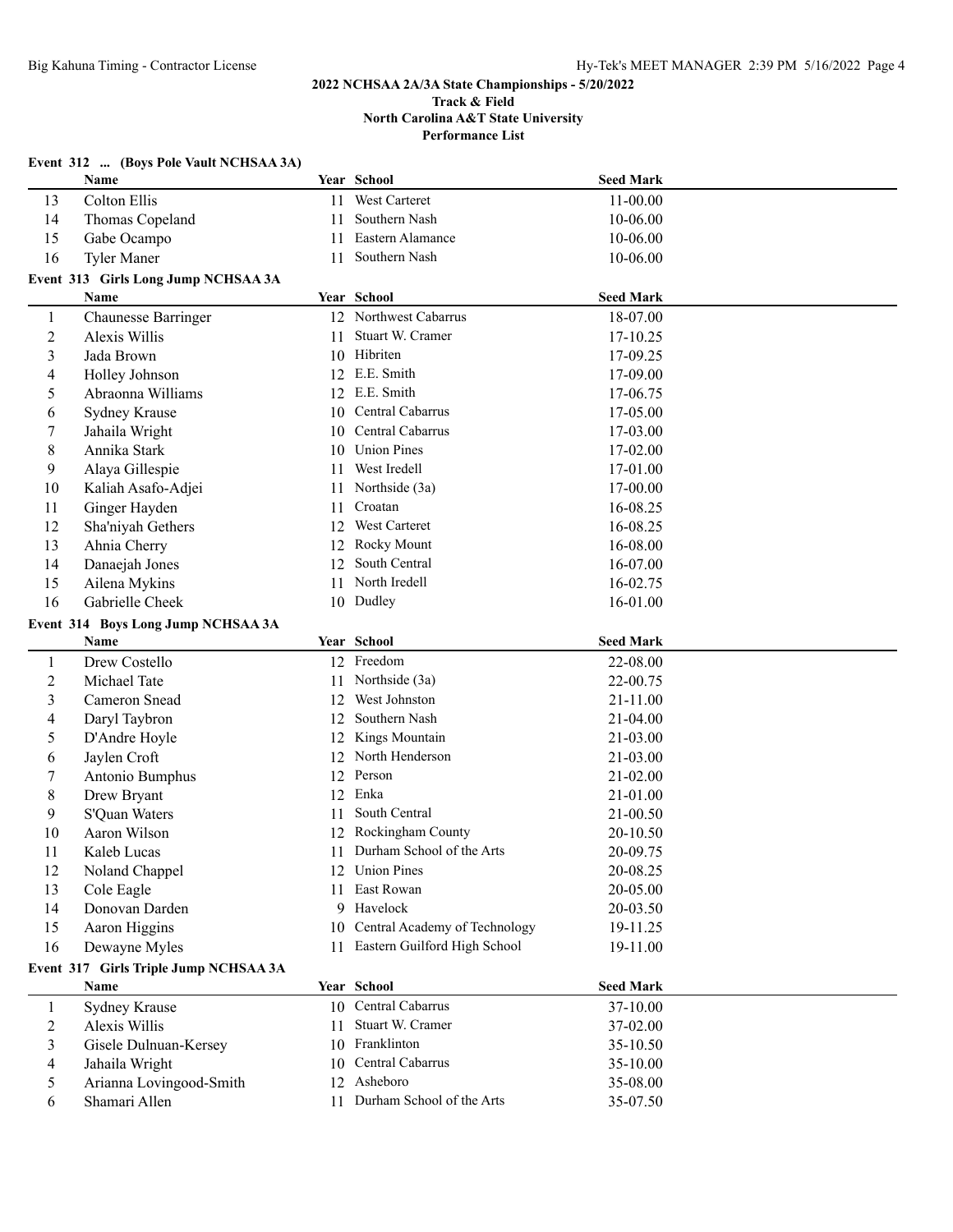### **Event 317 ... (Girls Triple Jump NCHSAA 3A)**

|                | Name                                        |                      | Year School        |                               | <b>Seed Mark</b>                |  |
|----------------|---------------------------------------------|----------------------|--------------------|-------------------------------|---------------------------------|--|
| 7              | Gabrielle Cheek                             |                      | 10 Dudley          |                               | 35-06.00                        |  |
| $\,8\,$        | Savannah Norris                             | 12                   |                    | Durham School of the Arts     | 35-04.50                        |  |
| 9              | Danaejah Jones                              | 12                   | South Central      |                               | 35-04.00                        |  |
| 10             | Ginger Hayden                               | 11                   | Croatan            |                               | 34-08.50                        |  |
| 11             | Laura Covarrubias                           | 9                    | Franklin           |                               | 34-04.50                        |  |
| 12             | Annika Stark                                | 10                   | <b>Union Pines</b> |                               | 34-01.00                        |  |
| 13             | MaryBeth Garrison                           | 9                    | West Carteret      |                               | 33-07.00                        |  |
| 14             | Erin Lamoutte                               | 12                   | North Lincoln      |                               | 33-04.00                        |  |
| 15             | Jainiyah Parris                             | 11                   | South Central      |                               | 33-00.00                        |  |
| 16             | Angely Soto                                 |                      | 10 North Lincoln   |                               | 32-11.75                        |  |
|                | Event 318 Boys Triple Jump NCHSAA 3A        |                      |                    |                               |                                 |  |
|                | Name                                        |                      | Year School        |                               | <b>Seed Mark</b>                |  |
| $\mathbf{1}$   | Cameron Snead                               |                      | 12 West Johnston   |                               | 45-07.75                        |  |
| $\overline{c}$ | Xavier Partee                               | 12                   | Ben L. Smith       |                               | 44-11.00                        |  |
| 3              | Caleb Lopez                                 | 11                   |                    | Montgomery Central            | 43-09.50                        |  |
| 4              | Jaylen Croft                                |                      | 12 North Henderson |                               | 43-08.50                        |  |
| 5              | Donovan Estes                               | 11                   | Franklinton        |                               | 43-07.00                        |  |
| 6              | Antonio Bumphus                             |                      | 12 Person          |                               | 43-01.00                        |  |
| 7              | Tylik Mitchell                              | 9                    | Southern Nash      |                               | 43-00.75                        |  |
| $\,8\,$        | Ben Sherman                                 | 10                   | Swansboro          |                               | 42-10.00                        |  |
| 9              | Joshua Stone                                | 12                   | Southern Lee       |                               | 42-06.25                        |  |
| 10             | D'Andre Hoyle                               | 12                   | Kings Mountain     |                               | 42-03.50                        |  |
| 11             | Evan Brown                                  | 12                   |                    | Central Academy of Technology | 42-00.50                        |  |
| 12             | Roger Melchor                               | 12                   |                    | Central Academy of Technology | 42-00.00                        |  |
| 13             | Drew Costello                               | 12                   | Freedom            |                               | 41-06.50                        |  |
| 14             | Javai O'Briant                              | 12                   | East Wake          |                               | 41-03.50                        |  |
| 15             | Kw[an Oates                                 | 11                   | Hickory            |                               | 41-00.75                        |  |
| 16             | Brian Griffin                               | 12                   | South Central      |                               | 40-08.50                        |  |
|                | Event 319 Girls 4x800 Meter Relay NCHSAA 3A |                      |                    |                               |                                 |  |
|                | <b>Team</b>                                 |                      | <b>Relay</b>       |                               | <b>Seed Time</b>                |  |
| $\mathbf{1}$   | North Lincoln                               |                      | $\mathbf{A}$       |                               | 9:58.02                         |  |
|                | 1) Lori Glavan 12                           | 2) Blythe Jaworsky 9 |                    | 3) Kelbi Pierce 11            | 4) Bella Wood 10                |  |
| 2              | West Henderson                              |                      | A                  |                               | 9:58.54                         |  |
|                | 1) Alysia Madera 9                          | 2) Ava Kilpatrick 12 |                    | 3) Paisley Stepp 11           | 4) Breanna Budzinski 10         |  |
| 3              | North Buncombe                              |                      | A                  |                               | 10:01.02                        |  |
|                | 1) Avery Mays 10                            | 2) Eden Barnwell 10  |                    | 3) Sophia Banks 9             | 4) Katie Johnson 10             |  |
| 4              | Tuscola                                     |                      | A                  |                               | 10:20.48                        |  |
|                | 1) Alexis Stevenson 10                      | 2) Skylar Ball 9     |                    | 3) Faith Dougherty 11         | 4) Luci Snyder Lowe 9           |  |
| 5              | <b>Union Pines</b>                          |                      | $\boldsymbol{A}$   |                               | 10:24.66                        |  |
|                | 1) Laura Caviness 11                        | 2) Clara Kellner 10  |                    | 3) McKinzie Valdez 12         | 4) Sophia Siquig 9              |  |
| 6              | West Carteret                               |                      | $\boldsymbol{A}$   |                               | 10:26.46                        |  |
|                | 1) Ryan Germain 10                          | 2) Riley Preston 11  |                    | 3) Sara Windsor 12            | 4) Courtney Tyndall 12          |  |
| 7              | Cedar Ridge<br>1) Zoe Wade 12               | 2) Sarah Tucker 12   | $\boldsymbol{A}$   |                               | 10:26.56                        |  |
| 8              | Durham School of the Arts                   |                      | $\boldsymbol{A}$   | 3) Abigail Klaitman 9         | 4) Molly Alverson 9<br>10:32.55 |  |
|                | 1) Serena Kanu 9                            | 2) Elena Bradley 12  |                    | 3) Addison Bartlett 9         | 4) Trinity Konvalinka 11        |  |
| 9              | Atkins                                      |                      | A                  |                               | 10:34.32                        |  |
|                | 1) Taylor Shen 9                            | 2) Lauren Shen 9     |                    | 3) Veronica Sherman 11        | 4) Caroline Downs 9             |  |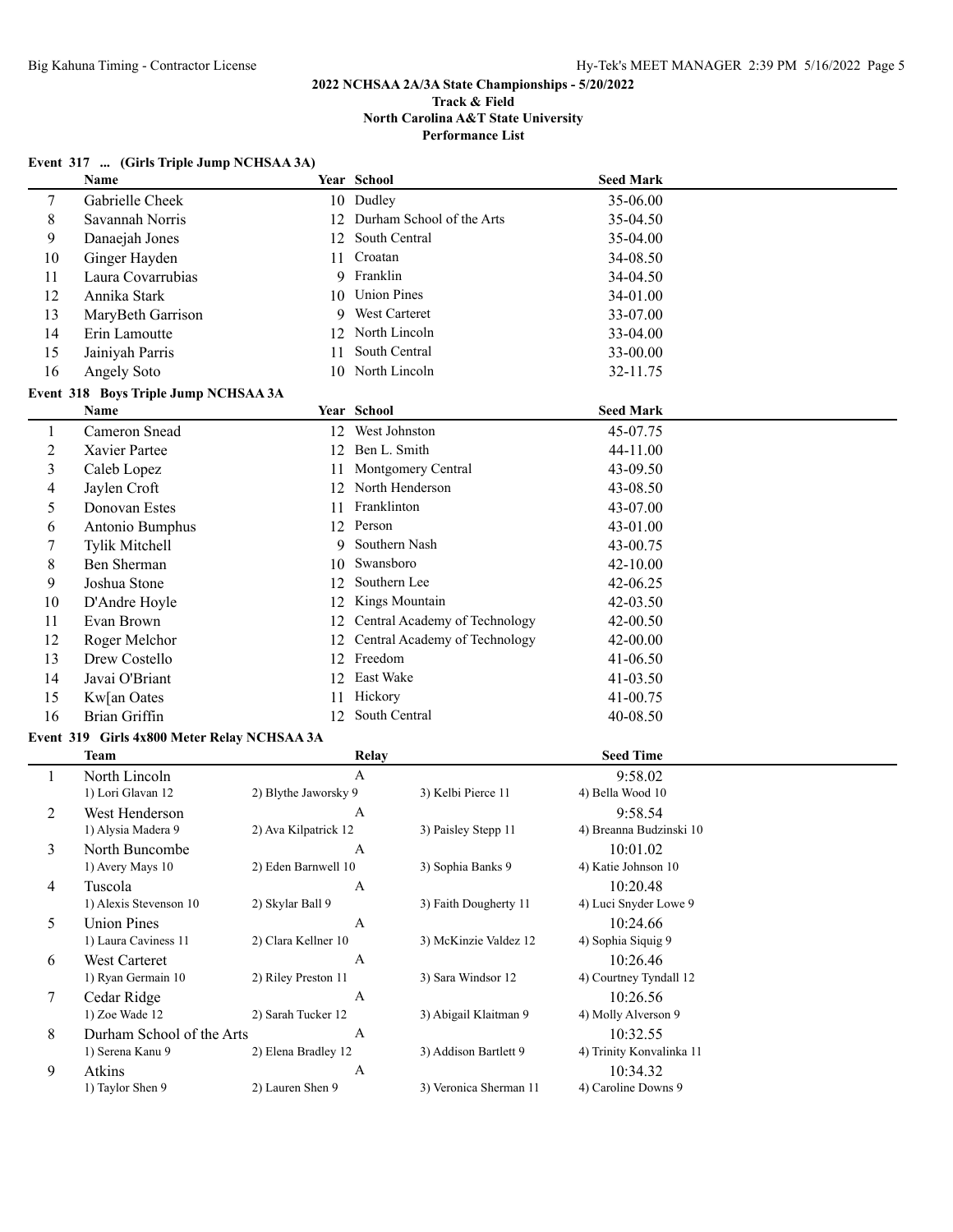**North Carolina A&T State University**

|  |  | Event 319  (Girls 4x800 Meter Relay NCHSAA 3A) |  |
|--|--|------------------------------------------------|--|
|  |  |                                                |  |

|              | <b>Team</b>                                               | Relay                  |                        | <b>Seed Time</b>       |  |
|--------------|-----------------------------------------------------------|------------------------|------------------------|------------------------|--|
| 10           | Northwood                                                 | $\mathbf{A}$           |                        | 10:34.52               |  |
|              | 1) Emma Serrano 12                                        | 2) Rokia Sissoko 10    | 3) Avery Adams 9       | 4) Caroline Murrell 12 |  |
| 11           | Currituck County                                          | $\boldsymbol{A}$       |                        | 10:34.58               |  |
|              | 1) Kylee Dinterman 9                                      | 2) Ashley Reinke 12    | 3) Emma Barefield 9    | 4) Jasmine Gorney 12   |  |
| 12           | South Central                                             | A                      |                        | 10:36.91               |  |
|              | 1) Madison Quinn 12                                       | 2) Emily Grubbs 12     | 3) Ni'Yana Williams 11 | 4) Natalie Baldwin 12  |  |
| 13           | Central Davidson                                          | A                      |                        | 10:38.13               |  |
|              | 1) Cassie Angell 11                                       | 2) Jillian Parks 9     | 3) Riley Horne 11      | 4) Gracie Phillips 11  |  |
| 14           | Croatan                                                   | $\boldsymbol{A}$       |                        | 10:38.76               |  |
|              | 1) Kayla Hunt 9                                           | 2) Janelle Ketner 11   | 3) Alyssia Trigleth 11 | 4) Ayla Zales 10       |  |
| 15           | Lake Norman Charter School                                | A                      |                        | 10:58.96               |  |
|              | 1) Claire Gustafson 10                                    | 2) Jenna Peterson 11   | 3) Megan Rinehardt 12  | 4) Morgan Tartal 10    |  |
| 16           | Oak Grove High School                                     | A                      |                        | 11:09.20               |  |
|              | 1) Chloe Koper 11                                         | 2) Melody Murray 10    | 3) Rachel Vannoy 11    | 4) Natalia Everhart 10 |  |
|              |                                                           |                        |                        |                        |  |
|              | Event 320 Boys 4x800 Meter Relay NCHSAA 3A<br><b>Team</b> |                        |                        | <b>Seed Time</b>       |  |
|              |                                                           | Relay                  |                        |                        |  |
| $\mathbf{1}$ | Northwest Cabarrus                                        | $\mathbf{A}$           | 3) Jaylen Currence 12  | 8:09.11                |  |
|              | 1) Blake Andrews 11                                       | 2) Logan O'Daniel 12   |                        | 4) Owen Evans 11       |  |
| 2            | Central Academy of Technology                             | A                      |                        | 8:09.79                |  |
|              | 1) Ben Wojtkowiak 12                                      | 2) Andrew Catapano 10  | 3) Isaac Brown 9       | 4) Emanuel Williams 11 |  |
| 3            | Northwood                                                 | A                      |                        | 8:14.78                |  |
|              | 1) Marco Sanchez 12                                       | 2) Jackson Adams 11    | 3) Noah Nielson 10     | 4) Christian Glick 11  |  |
| 4            | Orange                                                    | A                      |                        | 8:15.56                |  |
|              | 1) Nicholas Pell 12                                       | 2) Gabriel Schmid 10   | 3) Spencer Hampton 12  | 4) Ethan Horton 12     |  |
| 5            | Durham School of the Arts                                 | A                      |                        | 8:16.48                |  |
|              | 1) Nolan Menanno 12                                       | 2) Jackson Steffens 10 | 3) Liam Markham 10     | 4) Adrien Jacobs 11    |  |
| 6            | South Central                                             | A                      |                        | 8:17.53                |  |
|              | 1) Matthew Riggs 12                                       | 2) Cooper Kleckner 12  | 3) Elliott Kleckner 12 | 4) Mario Delgado 12    |  |
| 7            | Atkins                                                    | A                      |                        | 8:25.24                |  |
|              | 1) Christopher Allen 10                                   | 2) Jake Cartagena 11   | 3) Ethan Hall 12       | 4) Jackson Lackey 12   |  |
| 8            | Stuart W. Cramer                                          | A                      |                        | 8:25.86                |  |
|              | 1) Jordan Granados 11                                     | 2) Patrick Lamp 12     | 3) Nicholas Willer 12  | 4) Zachary Willer 12   |  |
| 9            | Croatan                                                   | A                      |                        | 8:27.49                |  |
|              | 1) Sean Manning 12                                        | 2) Luke Nicolajsen 10  | 3) Matthew Ouispe 10   | 4) James Wallace 11    |  |
| 10           | North Iredell                                             | A                      |                        | 8:27.58                |  |
|              | 1) Malachi Hernandez 10                                   | 2) Philip Riddle 11    | 3) Noah Wittenmyer 11  | 4) Brodie Anderson 11  |  |
| 11           | <b>Currituck County</b>                                   | A                      |                        | 8:29.04                |  |
|              | 1) Bryson Green 12                                        | 2) Camden Lenz 9       | 3) Gavin Jessup 11     | 4) Riley Lenz 12       |  |
| 12           | North Lincoln                                             | A                      |                        | 8:29.60                |  |
|              | 1) Juan Tinajero 9                                        | 2) Mack Viverette 12   | 3) Stephen Fernetti 11 | 4) Logan Richardson 9  |  |
| 13           | North Buncombe                                            | A                      |                        | 8:29.91                |  |
|              | 1) Emi Maldonado 12                                       | 2) Cyrus Ervin 11      | 3) Dylan Metcalf 11    | 4) John Ramirez 11     |  |
| 14           | Lake Norman Charter School                                | A                      |                        | 8:30.13                |  |
|              | 1) Truitt Evely 11                                        | 2) Kris Chambers 11    | 3) Aidan Mutongi 12    | 4) Cooper Wozniak 10   |  |
| 15           | Southern Nash                                             | $\boldsymbol{A}$       |                        | 8:35.63                |  |
|              | 1) DJ Pridgen 9                                           | 2) Bryson Rackley 11   | 3) Jayden Whitaker 10  | 4) Logan Saunders 10   |  |
| 16           | White Oak                                                 | $\boldsymbol{A}$       |                        | 8:42.08                |  |
|              | 1) Mark Pinnock 11                                        | 2) Jacob Mueller 11    | 3) Ian Solono 10       | 4) Jalen Silapeth 12   |  |
|              | Event 321 Girls 100 Meter Hurdles NCHSAA 3A Prelims       |                        |                        |                        |  |
|              | Name                                                      | Year School            |                        | <b>Seed Time</b>       |  |
|              | Senadzi Rankin                                            | 10 Dudley              |                        | 14.72                  |  |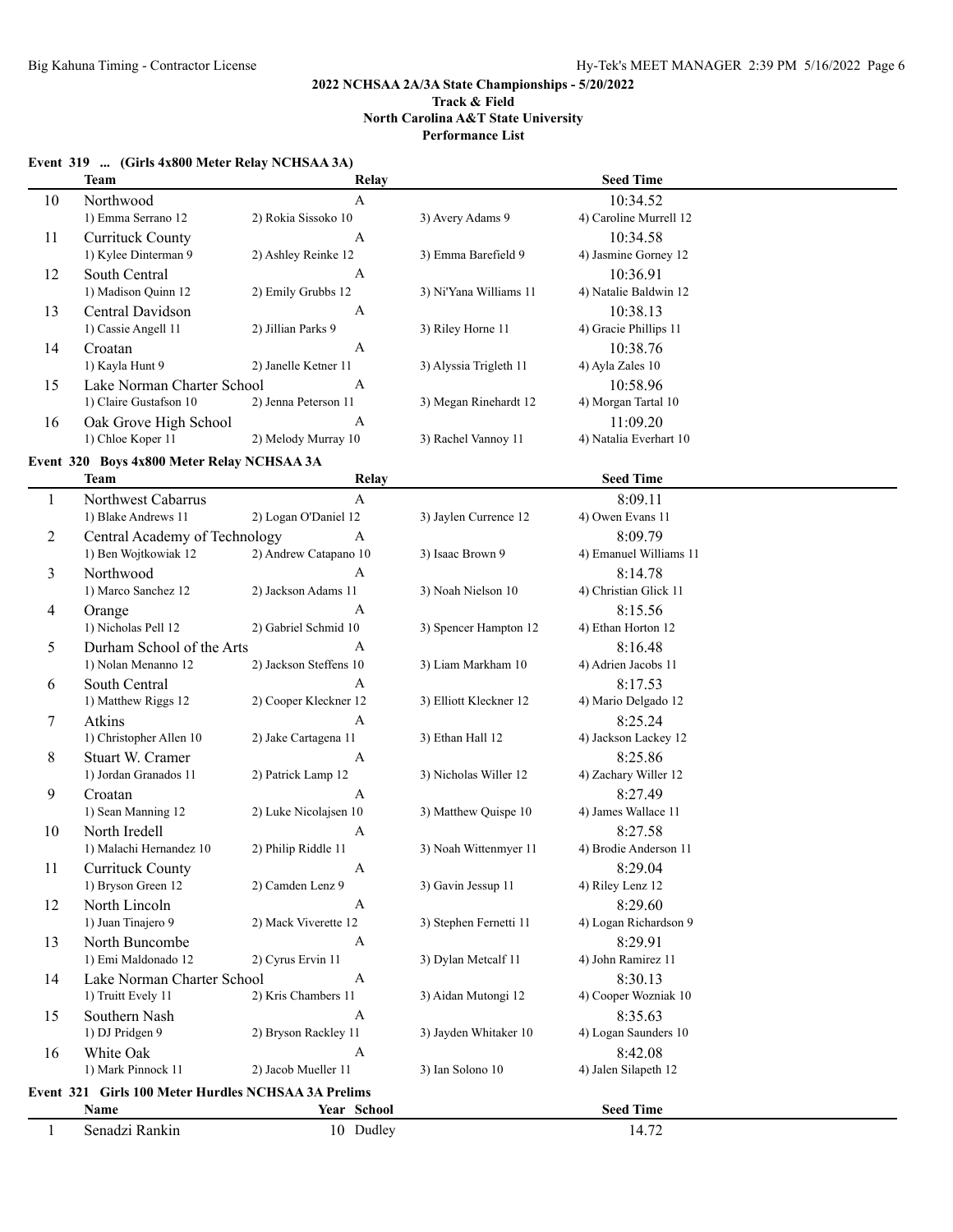### **Track & Field North Carolina A&T State University Performance List**

| Event 321  (Girls 100 Meter Hurdles NCHSAA 3A Prelims) |
|--------------------------------------------------------|
|--------------------------------------------------------|

|                         | Name                                               |         | Year School                   | <b>Seed Time</b> |  |
|-------------------------|----------------------------------------------------|---------|-------------------------------|------------------|--|
| $\overline{2}$          | Emma Hall                                          | 10      | West Henderson                | 14.76            |  |
| 3                       | Kelli Ward                                         | 9       | Smithfield-Selma              | 15.48            |  |
| 4                       | Sanai Phillips                                     | 12      | Seventy-First                 | 15.57            |  |
| 5                       | Isabelle Duchemin                                  | 11      | Franklin                      | 15.67            |  |
| 6                       | Annika Stark                                       | 10      | <b>Union Pines</b>            | 15.77            |  |
| 7                       | Tanzania Washington                                | 11      | Dudley                        | 16.03            |  |
| 8                       | Madison Crowder                                    | 9       | Dudley                        | 16.08            |  |
| 9                       | Emma Barnes                                        | 12      | Parkwood                      | 16.16            |  |
| 10                      | Madison White                                      | 12      | North Henderson               | 16.27            |  |
| 11                      | Lisa Ferguson                                      | 10      | Swansboro                     | 16.42            |  |
| 12                      | MaCaela Claxton                                    | 9       | Northside (3a)                | 16.52            |  |
| 13                      | Shamari Allen                                      | 11      | Durham School of the Arts     | 16.52            |  |
| 14                      | Madison Mitchell                                   | 11      | Rocky Mount                   | 16.55            |  |
| 15                      | Victoria Mills                                     | 11      | Forestview                    | 16.61            |  |
| 16                      | La'Shauntia Thomas                                 |         | 11 Rose, J.H.                 | 17.24            |  |
|                         | Event 322 Boys 110 Meter Hurdles NCHSAA 3A Prelims |         |                               |                  |  |
|                         | Name                                               |         | Year School                   | <b>Seed Time</b> |  |
| $\mathbf{1}$            | <b>Blaise Atkinson</b>                             |         | 12 Lake Norman Charter School | 13.87            |  |
| $\overline{c}$          | Tayman Howell                                      |         | 9 West Henderson              | 14.97            |  |
| $\overline{\mathbf{3}}$ | Liam Sutton                                        |         | 11 North Lincoln              | 15.15            |  |
| 4                       | Jonathan Smith                                     |         | 12 Dudley                     | 15.30            |  |
| 5                       | Nick Blackston                                     |         | 11 Southern Guilford          | 15.48            |  |
| 6                       | Le'Ezra Brown                                      |         | 9 Dudley                      | 15.56            |  |
| 7                       | Antaveon Steele                                    |         | 12 West Iredell               | 15.60            |  |
| 8                       |                                                    |         | 9 Erwin, Clyde A.             | 15.65            |  |
| 9                       | De'Aijaha Ray<br>Joshua Stone                      |         | 12 Southern Lee               | 15.68            |  |
| 10                      | Aaron Coleman                                      | 9.      | <b>Scotland County</b>        | 15.70            |  |
| 11                      | Austin Sawkiw                                      |         | Aycock, Charles B             | 15.89            |  |
| 12                      | Kaleb Lucas                                        | 11      | Durham School of the Arts     |                  |  |
|                         |                                                    | 11      | Northwood                     | 15.93            |  |
| 13                      | Ethan Wilson                                       | 11      | Croatan                       | 16.26            |  |
| 14                      | Kenny Lombreglia                                   | 12<br>9 | Havelock                      | 16.49            |  |
| 15<br>16                | Donovan Darden                                     |         | 10 East Wake                  | 16.68            |  |
|                         | Jakir Powell                                       |         |                               | 16.73            |  |
|                         | Event 323 Girls 100 Meter Dash NCHSAA 3A Prelims   |         |                               |                  |  |
|                         | Name                                               |         | Year School                   | <b>Seed Time</b> |  |
| 1                       | Sanu Jallow                                        |         | 12 West Mecklenburg           | 12.14            |  |
| $\overline{c}$          | Alaya Gillespie                                    |         | 11 West Iredell               | 12.24            |  |
| 3                       | A'Jaylah Yates                                     | 11      | Seventy-First                 | 12.32            |  |
| 4                       | Zaniya Littlejohn                                  | 10      | Stuart W. Cramer              | 12.35            |  |
| 5                       | Nakirah Adams                                      | 9       | Statesville                   | 12.39            |  |
| 6                       | <b>Rymiah Sanders</b>                              | 11      | Southern Durham               | 12.50            |  |
| 7                       | Chaunesse Barringer                                |         | 12 Northwest Cabarrus         | 12.51            |  |
| 8                       | Zoie Vela                                          |         | 12 Union Pines                | 12.54            |  |
| 9                       | Futoria Harris                                     | 9       | Cape Fear                     | 12.55            |  |
| 10                      | Gabrielle Cheek                                    | 10      | Dudley                        | 12.57            |  |
| 11                      | Taniyah Glaspie                                    |         | 11 Southern Wayne             | 12.64            |  |
| 12                      | Nilijah Darden                                     |         | 9 Dudley                      | 12.70            |  |
| 13                      | Sydney Krause                                      |         | 10 Central Cabarrus           | 12.71            |  |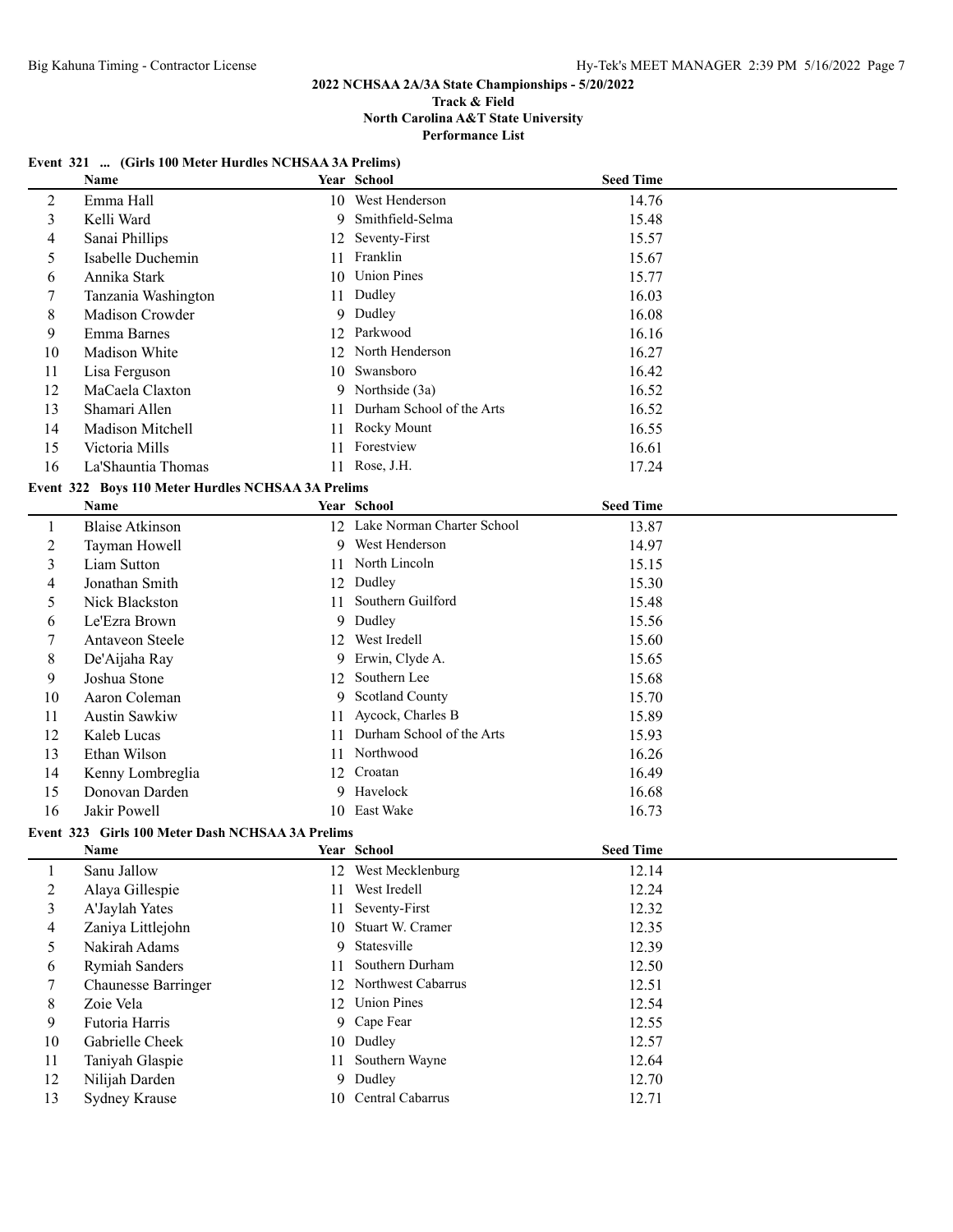### **Track & Field North Carolina A&T State University Performance List**

|                | Event 323  (Girls 100 Meter Dash NCHSAA 3A Prelims)           |                         |                                        |                                |  |
|----------------|---------------------------------------------------------------|-------------------------|----------------------------------------|--------------------------------|--|
|                | Name                                                          |                         | Year School                            | <b>Seed Time</b>               |  |
| 14             | Shaliah Jones                                                 |                         | 10 South Central                       | 12.88                          |  |
| 15             | Tynasia Emory                                                 |                         | 9 Fike High School                     | 12.95                          |  |
| 16             | Kaydence Daniels                                              |                         | 9 Northside (3a)                       | 12.98                          |  |
|                | Event 324 Boys 100 Meter Dash NCHSAA 3A Prelims               |                         |                                        |                                |  |
|                | Name                                                          |                         | Year School                            | <b>Seed Time</b>               |  |
| 1              | <b>Brendan Henby</b>                                          |                         | 11 West Henderson                      | 10.82                          |  |
| $\overline{c}$ | Sincere Moss                                                  |                         | 11 Ashbrook                            | 10.86                          |  |
| 3              | Tralon Mitchell                                               | 11                      | Southern Nash                          | 11.00                          |  |
| 4              | Dontae Baker                                                  |                         | 12 Hickory                             | 11.02                          |  |
| 5              | Idris Cates                                                   | 11                      | Stuart W. Cramer                       | 11.09                          |  |
| 6              | Shyhiem Cooke                                                 | 11                      | Triton                                 | 11.10                          |  |
| 7              | Jaden Burt                                                    | 12                      | Southern Durham                        | 11.15                          |  |
| 8              | Yazeare Pearsall                                              | 11                      | Cape Fear                              | 11.16                          |  |
| 9              | Le'Ezra Brown                                                 | 9                       | Dudley                                 | 11.18                          |  |
| 10             | Isaiah Monroe                                                 | 12                      | Dudley                                 | 11.21                          |  |
| 11             | <b>Blaise Atkinson</b>                                        | 12                      | Lake Norman Charter School             | 11.23                          |  |
| 12             | Rory Baker                                                    | 11                      | Dudley                                 | 11.35                          |  |
| 13             | Daniel Dawson                                                 | 12                      | Smithfield-Selma                       | 11.52                          |  |
| 14             | Nazir Nixon                                                   | 11                      | Rose, J.H.                             | 11.55                          |  |
| 15             | Jason Moore                                                   | 11                      | Havelock                               | 11.61                          |  |
| 16             | Chris Spell                                                   |                         | 10 South Central                       | 11.72                          |  |
|                | Event 326 Boys 100 Meter Dash Wheelchair Wheelchair NCHSAA 3A |                         |                                        |                                |  |
|                | Name                                                          |                         | Year School                            | <b>Seed Time</b>               |  |
| 1              | Christian Drawhorn-sloan                                      |                         | 12 Croatan                             | 34.52                          |  |
|                | Event 331 Girls 4x200 Meter Relay NCHSAA 3A                   |                         |                                        |                                |  |
|                | <b>Team</b>                                                   |                         | Relay                                  | <b>Seed Time</b>               |  |
| 1              | West Henderson                                                |                         | $\mathbf{A}$                           | 1:44.56                        |  |
|                | 1) Carlen Davis 12                                            | 2) Emma Hall 10         | 3) Kate Leonard 11                     | 4) Jasmine Banks 10            |  |
| 2              | West Carteret                                                 |                         | A                                      | 1:45.98                        |  |
|                | 1) Grace Guilford 11                                          | 2) Kenley Ballou 10     | 3) Courtney Tyndall 12                 | 4) Sha'niyah Gethers 12        |  |
| 3              | Franklin                                                      |                         | A                                      | 1:46.86                        |  |
|                | 1) Natalie Claire Ballard 10                                  | 2) Hope Smith 10        | 3) Isabelle Duchemin 11                | 4) Laura Covarrubias 9         |  |
| 4              | Rose, J.H.                                                    |                         | A                                      | 1:46.93                        |  |
|                | 1) Breanna Woods 12                                           | 2) M'Shya Green 11      | 3) Camya Whitfield 10                  | 4) Melanne Sutton 11           |  |
| 5              | Northside (3a)                                                |                         |                                        | 1:47.12                        |  |
|                | 1) Janiah Boyd 9                                              | 2) Makayla Orozco 11    | 3) Julissa Stewart 11                  | 4) Kaliah Asafo-Adjei 11       |  |
| 6              | E.E. Smith                                                    |                         | A                                      | 1:47.17                        |  |
|                | 1) Armani Kee 11                                              | 2) Jahriell Murchison 9 | 3) Imani Kee 11                        | 4) Holley Johnson 12           |  |
| 7              | Dudley<br>1) Nilijah Darden 9                                 | 2) Sadiyah McGregor 12  | $\mathbf{A}$<br>3) Nathalya Daniels 11 | 1:47.24<br>4) Keianna Mims 11  |  |
|                |                                                               |                         | $\mathbf{A}$                           |                                |  |
| 8              | Atkins<br>1) Aiyana Hale 11                                   | 2) Ja'Naya Linder 10    | 3) Jordyn Curtis 10                    | 1:47.70<br>4) Ogechi Ezeigbo 9 |  |
| 9              | South Central                                                 |                         | A                                      | 1:48.97                        |  |
|                | 1) Akima Hukins 10                                            | 2) Kya Walker 9         | 3) Kiarrah Williams 11                 | 4) Kayla Smith 12              |  |
| 10             | Franklinton                                                   |                         | A                                      | 1:49.12                        |  |
|                | 1) Gisele Dulnuan-Kersey 10                                   | 2) Taylor Robinson 12   | 3) Arie'anna Rufus 9                   | 4) Kayla Wilkins 10            |  |
| 11             | Rocky Mount                                                   |                         | A                                      | 1:49.79                        |  |
|                | 1) Kimora Bandy 9                                             | 2) KeSondra Pickett 10  | 3) Caroline Thiel 11                   | 4) Ahnia Cherry 12             |  |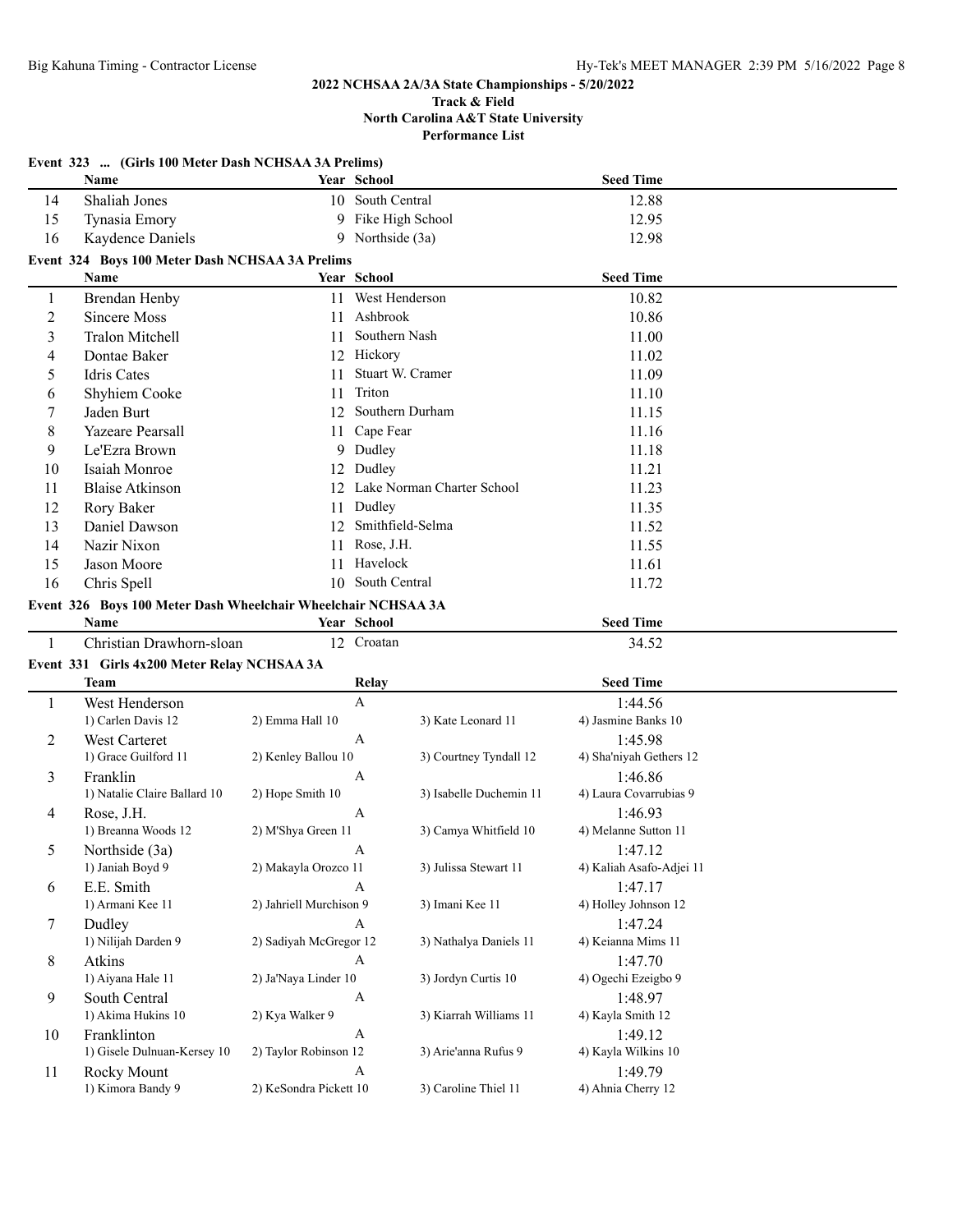### **North Carolina A&T State University**

|                | Event 331  (Girls 4x200 Meter Relay NCHSAA 3A)<br><b>Team</b> | Relay                   |                               | <b>Seed Time</b>            |  |
|----------------|---------------------------------------------------------------|-------------------------|-------------------------------|-----------------------------|--|
| 12             | Ashe County                                                   | A                       |                               | 1:49.92                     |  |
|                | 1) Emmi Cheek 10                                              | 2) Katlyn French 10     | 3) Jezik Martin 11            | 4) Alexis Rollins 9         |  |
| 13             | Terry Sanford                                                 | A                       |                               | 1:50.04                     |  |
|                | 1) Naomi Ward 9                                               | 2) Jaleyah Jones 11     | 3) Taylor Long 12             | 4) Aminata Morgan 9         |  |
| 14             | Eastern Guilford High School                                  | A                       |                               | 1:50.19                     |  |
|                | 1) Alex Taylor-Ramsey 10                                      | 2) Leah Baizar 12       | 3) Heaven Richardson 11       | 4) Jazmine Patterson 12     |  |
| 15             | Statesville                                                   | $\mathbf{A}$            |                               | 1:50.39                     |  |
|                | 1) Nakayla White-Connor 12                                    | 2) Dynasty Hamilton 10  | 3) Keyannah Graham 11         | 4) Nakirah Adams 9          |  |
| 16             | Northwest Cabarrus                                            | $\mathbf{A}$            |                               | 1:51.23                     |  |
|                | 1) Ceaire Barringer 9                                         | 2) Janae Hobbs 10       | 3) Kennedy Soles 9            | 4) Aspen King 11            |  |
|                | Event 332 Boys 4x200 Meter Relay NCHSAA 3A                    |                         |                               |                             |  |
|                | <b>Team</b>                                                   | Relay                   |                               | <b>Seed Time</b>            |  |
| 1              | Cape Fear                                                     | $\mathbf{A}$            |                               | 1:28.27                     |  |
|                | 1) Yazeare Pearsall 11                                        | 2) Devonte Hill 11      | 3) Raysean Hunter 11          | 4) Nathan Williams 12       |  |
| 2              | Ashbrook                                                      | A                       |                               | 1:29.18                     |  |
|                | 1) Sincere Moss 11                                            | 2) Tylique Aldridge 10  | 3) Cameron Mayfield 10        | 4) Allen Archer 10          |  |
| 3              | Havelock                                                      | A                       |                               | 1:29.35                     |  |
|                | 1) KeAnthony Chambers 12                                      | 2) Jason Moore 11       | 3) Jonathan Jones 12          | 4) Shyheem Taylor-Austin 12 |  |
| 4              | West Henderson                                                | A                       |                               | 1:29.54                     |  |
|                | 1) Zander Youmans 12                                          | 2) Ian Hicks 11         | 3) Tayman Howell 9            | 4) Brendan Henby 11         |  |
| 5              | Kings Mountain                                                | A                       |                               | 1:29.99                     |  |
|                | 1) Dwayne Black 12                                            | 2) Jeramie Thurman 11   | 3) Zavion Smith 10            | 4) Andre Willis 10          |  |
| 6              | Williams, Walter M                                            | A                       |                               | 1:30.17                     |  |
|                | 1) Carmelo Neal 12                                            | 2) Jacob Marquis 11     | 3) Caleb Fogleman 11          | 4) Isaiah McCambry 12       |  |
| 7              | Rose, J.H.                                                    | A                       |                               | 1:30.21                     |  |
|                | 1) Emarion McIntyre-Battle 9                                  | 2) Jaqharis Brown 11    | 3) Sommy Okwosha 12           | 4) Nazir Nixon 11           |  |
| 8              | Northern Nash                                                 | A                       |                               | 1:30.24                     |  |
|                | 1) Jordan Bobbitt 11                                          | 2) Paul Mboumien 11     | 3) Jayvien Fenner 11          | 4) Allen Barnes 11          |  |
| 9              | Franklin                                                      | A                       |                               | 1:30.90                     |  |
|                | 1) Ty Handley 11                                              | 2) Luis Torres 12       | 3) Isaiah Roots 11            | 4) Jason Mesa 9             |  |
| 10             | Southern Guilford                                             | $\boldsymbol{A}$        |                               | 1:30.94                     |  |
|                | 1) Jakyri Manning 11                                          | 2) Jayden Diggs 11      | 3) Nick Blackston 11          | 4) Kameron Austin 12        |  |
| 11             | Dudley                                                        | A                       |                               | 1:30.97                     |  |
|                | 1) Asa Bonds 11                                               | 2) Elvis Berry 12       | 3) Michael Shaw 12            | 4) Rory Baker 11            |  |
| 12             | Orange                                                        | A                       |                               | 1:31.79                     |  |
|                | 1) Jeffrey Faulkner 12                                        | 2) Devin Goss 12        | 3) Elijah Danley 12           | 4) Darius Corbett 11        |  |
| 13             | South Central                                                 | $\mathbf{A}$            |                               | 1:32.30                     |  |
|                | 1) Boston Vines 11                                            | 2) Darryl Thomas III 10 | 3) Jalen Corey 12             | 4) Daniel McNair 11         |  |
| 14             | Parkwood                                                      | A                       |                               | 1:32.42                     |  |
|                | 1) Wisdom Holmes 11                                           | 2) Quinn Mushington 10  | 3) Jaylin Meaders 11          | 4) Matt Mcdow               |  |
| 15             | Atkins                                                        | A                       |                               | 1:32.69                     |  |
|                | 1) Joseph Elijah Elliott 9                                    | $2)$ Justin Ju $10$     | 3) Levi Lisenby 12            | 4) David Neal 10            |  |
|                | West Carteret                                                 | A                       |                               | 1:32.71                     |  |
| 16             | 1) Hunter Guthrie 11                                          | 2) Andrew Chaanine 12   | 3) Peyton Wheeler 9           | 4) Dylan Mcbride 11         |  |
|                |                                                               |                         |                               |                             |  |
|                | Event 333 Girls 1600 Meter Run NCHSAA 3A<br>Name              | Year School             |                               | <b>Seed Time</b>            |  |
|                |                                                               | 12 Carrboro             |                               |                             |  |
| $\mathbf{1}$   | Hannah Preisser                                               |                         |                               | 5:01.49                     |  |
| $\overline{c}$ | Caroline Murrell                                              | 12 Northwood            |                               | 5:05.65                     |  |
| 3              | Lily Yampolsky                                                |                         | 10 Lake Norman Charter School | 5:16.21                     |  |
| 4              | Cara Castro                                                   |                         | 12 North Lincoln              | 5:17.25                     |  |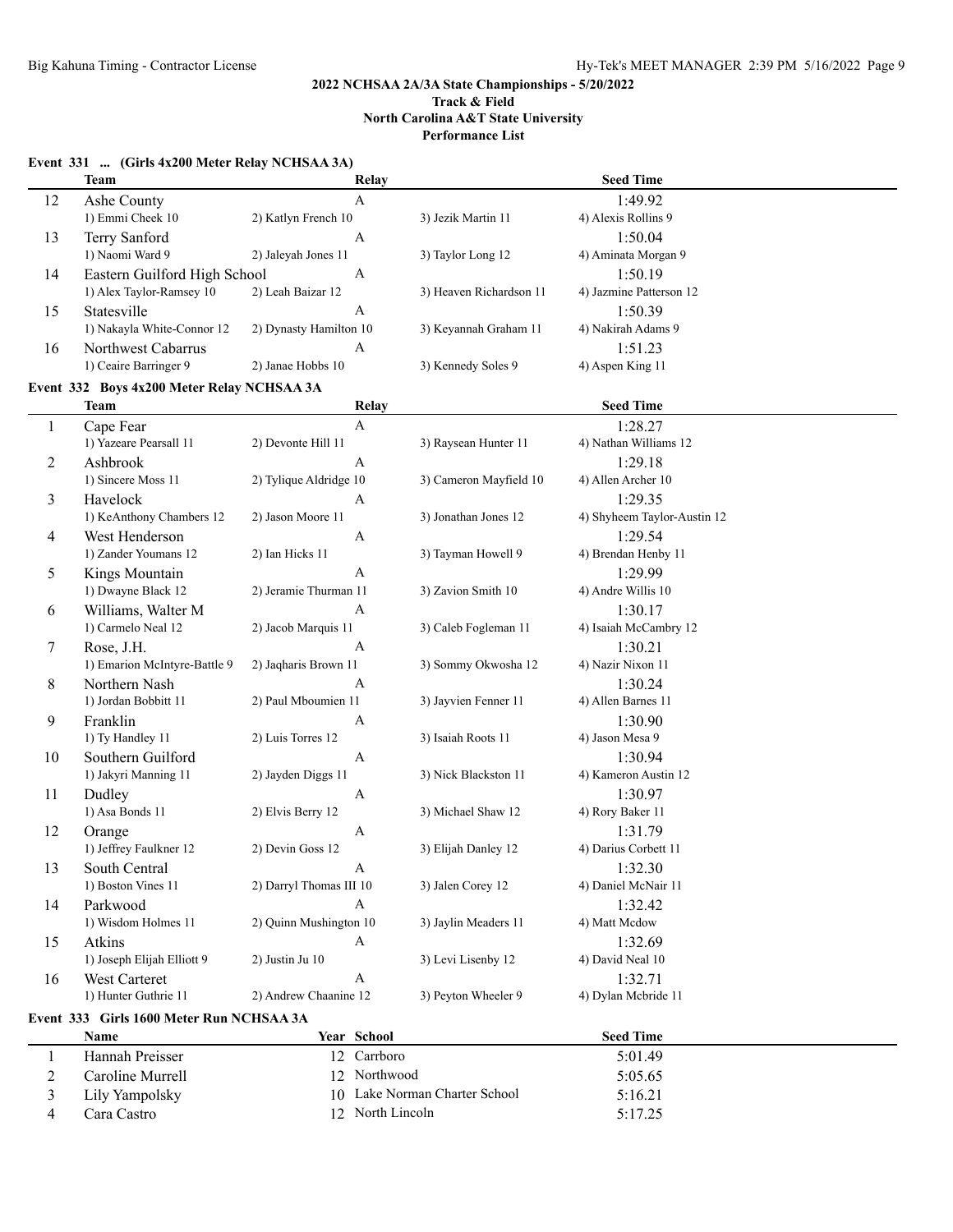### **Track & Field North Carolina A&T State University Performance List**

#### **Event 333 ... (Girls 1600 Meter Run NCHSAA 3A)**

|                | <b>Name</b>                                 |                 | Year School               | <b>Seed Time</b>    |  |
|----------------|---------------------------------------------|-----------------|---------------------------|---------------------|--|
| 5              | Katie Deacon                                |                 | 11 Freedom                | 5:20.24             |  |
| 6              | Lori Glavan                                 | 12              | North Lincoln             | 5:22.16             |  |
| 7              | Macy Parks                                  | 11              | East Lincoln              | 5:25.75             |  |
| 8              | Rachel Kemp                                 | 12              | North Brunswick           | 5:27.99             |  |
| 9              | Natalia Serre                               | 10              | Carrboro                  | 5:31.81             |  |
| 10             | Kaitlyn Warner                              | 12              | Rockingham County         | 5:42.66             |  |
| 11             | Margaret Ann Healy                          | 12              | Durham School of the Arts | 5:44.23             |  |
| 12             | <b>Tatum Dermatas</b>                       |                 | 11 First Flight           | 5:45.69             |  |
| 13             | Delaney Horton                              | 9               | Swansboro                 | 5:46.44             |  |
| 14             | Taylor Hyman                                | 11              | Northwest Cabarrus        | 5:47.30             |  |
| 15             | Madison Hilliard                            | 12              | Jacksonville              | 5:47.32             |  |
| 16             | Etta Noel                                   | 9               | Central Cabarrus          | 5:49.45             |  |
|                | Event 334 Boys 1600 Meter Run NCHSAA 3A     |                 |                           |                     |  |
|                | Name                                        |                 | Year School               | <b>Seed Time</b>    |  |
| 1              | Elliott Kleckner                            | 12              | South Central             | 4:24.90             |  |
| $\overline{2}$ | Quinn Baker                                 | 12              | Carrboro                  | 4:25.04             |  |
| 3              | Cooper Kleckner                             | 12              | South Central             | 4:26.53             |  |
| 4              | Warner Campbell                             |                 | 12 First Flight           | 4:27.53             |  |
| 5              | Eli Julian                                  | 10              | South Rowan               | 4:27.90             |  |
| 6              | Colten Rodriguez                            |                 | 12 Croatan                | 4:28.16             |  |
| 7              | Zachary Willer                              | 12              | Stuart W. Cramer          | 4:28.78             |  |
| 8              | Nicholas Willer                             | 12              | Stuart W. Cramer          | 4:29.00             |  |
| 9              | Nicholas Epps                               | 11              | Southern Guilford         | 4:29.86             |  |
| 10             | Connor Bagwell                              |                 | 10 North Lincoln          | 4:30.16             |  |
| 11             | Will Downs                                  |                 | 10 Atkins                 | 4:30.88             |  |
| 12             | <b>Spencer Hampton</b>                      | 12              | Orange                    | 4:33.05             |  |
| 13             | Gabriel Schmid                              | 10              | Orange                    | 4:37.87             |  |
| 14             | Isaac Reyna                                 |                 | 12 Ledford                | 4:39.11             |  |
| 15             | Liam Markham                                | 10              | Durham School of the Arts | 4:40.16             |  |
| 16             | Logan Richardson                            |                 | 9 North Lincoln           | 4:43.23             |  |
|                | Event 337 Girls 4x100 Meter Relay NCHSAA 3A |                 |                           |                     |  |
|                | <b>Team</b>                                 |                 | Relay                     | <b>Seed Time</b>    |  |
| $\mathbf{1}$   | West Henderson                              |                 | $\mathbf{A}$              | 49.83               |  |
|                | 1) Carlen Davis 12                          | 2) Emma Hall 10 | 3) Kate Leonard 11        | 4) Jasmine Banks 10 |  |

| West Henderson |                         | A                      |                                              | 49.83                    |  |
|----------------|-------------------------|------------------------|----------------------------------------------|--------------------------|--|
|                | 1) Carlen Davis 12      | 2) Emma Hall 10        | 3) Kate Leonard 11                           | 4) Jasmine Banks 10      |  |
| 2              | Rose, J.H.              | A                      |                                              | 49.98                    |  |
|                | 1) Breanna Woods 12     | 2) M'Shya Green 11     | 3) Melanne Sutton 11                         | 4) La'Shauntia Thomas 11 |  |
| 3              | Dudley                  | Α                      |                                              | 50.05                    |  |
|                | 1) Nilijah Darden 9     | 2) Sadiyah McGregor 12 | 3) Senadzi Rankin 10                         | 4) Nathalya Daniels 11   |  |
| 4              | North Henderson         | Α                      |                                              | 50.50                    |  |
|                | 1) Diamond Croft 11     | 2) Nieves Jacquez 11   | 3) Justice Twitty 10                         | 4) Bailee Davidson 10    |  |
| 5              | <b>West Carteret</b>    | A                      |                                              | 50.63                    |  |
|                | 1) Kendyll Preston 10   | 2) Hubbard Stack 9     | 3) Kaelyn Mangrum 11                         | 4) Sha'niyah Gethers 12  |  |
| 6              | Rocky Mount             | $\mathbf{A}$           |                                              | 50.67                    |  |
|                | 1) Kimora Bandy 9       | 2) Dai'Ahjah Howard 12 | 3) Madison Mitchell 11                       | 4) Ahnia Cherry 12       |  |
|                | <b>Scotland County</b>  | $\mathbf{A}$           |                                              | 50.73                    |  |
|                | 1) Shamari Armstrong 11 | 2) Shidaya Billings 10 | 3) Heavenly Whitehead-Grahan4) Angel Scott 9 |                          |  |
| 8              | South Central           | A                      |                                              | 50.85                    |  |
|                | 1) Danaejah Jones 12    | 2) Jahmya Hargrove 10  | 3) Kiarrah Williams 11                       | 4) Shaliah Jones 10      |  |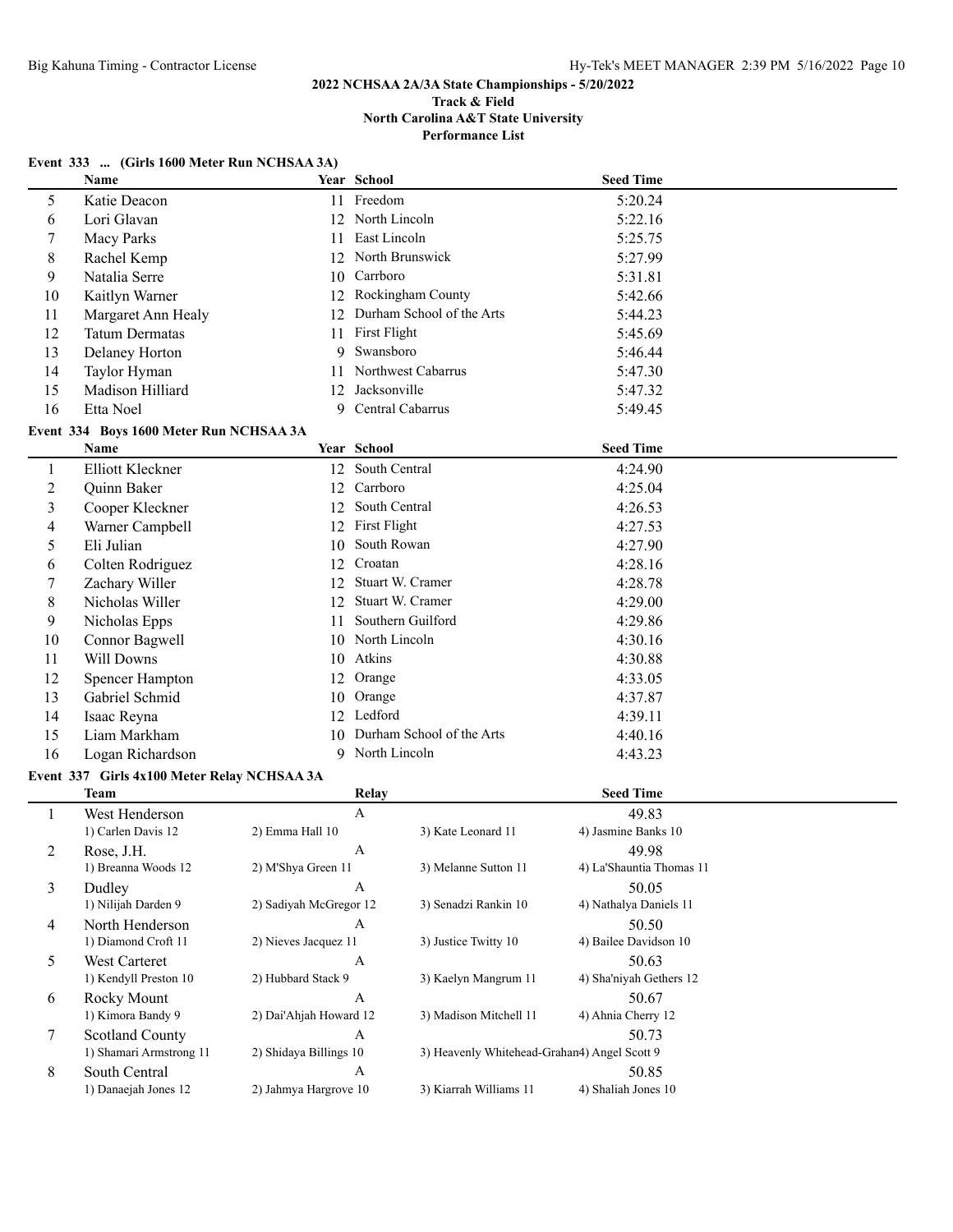**Performance List**

### **Event 337 ... (Girls 4x100 Meter Relay NCHSAA 3A)**

|    | Team                     | Relay                     |                         | <b>Seed Time</b>           |  |
|----|--------------------------|---------------------------|-------------------------|----------------------------|--|
| 9  | Northside (3a)           | A                         |                         | 50.86                      |  |
|    | 1) Kaliah Asafo-Adjei 11 | 2) Janiah Boyd 9          | 3) Julissa Stewart 11   | 4) Kaydence Daniels 9      |  |
| 10 | Northwest Cabarrus       | A                         |                         | 51.02                      |  |
|    | 1) Aspen King 11         | 2) Chaunesse Barringer 12 | 3) Janae Hobbs 10       | 4) Ceaire Barringer 9      |  |
| 11 | E.E. Smith               | A                         |                         | 51.13                      |  |
|    | 1) Imani Kee 11          | 2) Amiyah Hunt 11         | 3) Abraonna Williams 12 | 4) Jahriell Murchison 9    |  |
| 12 | Central Cabarrus         | A                         |                         | 51.21                      |  |
|    | 1) Samantha Nosalek 10   | 2) Jahaila Wright 10      | 3) Leila Sifford 9      | 4) Sydney Krause 10        |  |
| 13 | Ashe County              | A                         |                         | 51.52                      |  |
|    | 1) Allie Blevins 12      | 2) Emmi Cheek 10          | 3) Jezik Martin 11      | 4) Maggie Powers 11        |  |
| 14 | <b>Atkins</b>            | $\overline{A}$            |                         | 51.84                      |  |
|    | 1) Aiyana Hale 11        | 2) Ja'Naya Linder 10      | 3) Jordyn Curtis 10     | 4) Ogechi Ezeigbo 9        |  |
| 15 | Southern Durham          | A                         |                         | 51.90                      |  |
|    | 1) Aniyah Worthy 10      | 2) RahShea Christopher 12 | 3) Marlisha Payne 11    | 4) Rymiah Sanders 11       |  |
| 16 | Statesville              | A                         |                         | 52.32                      |  |
|    | 1) Ta'Leah Dulin 9       | 2) Nakirah Adams 9        | 3) Sakari Johnson 9     | 4) Nakayla White-Connor 12 |  |

### **Event 338 Boys 4x100 Meter Relay NCHSAA 3A**

 $\overline{\phantom{a}}$ 

|    | <b>Team</b>                | <b>Relay</b>             |                         | <b>Seed Time</b>             |  |
|----|----------------------------|--------------------------|-------------------------|------------------------------|--|
| 1  | Cape Fear                  | $\mathsf{A}$             |                         | 42.85                        |  |
|    | 1) Allen Ross 12           | 2) Devonte Hill 11       | 3) Yazeare Pearsall 11  | 4) Raysean Hunter 11         |  |
| 2  | North Lincoln              | $\mathbf{A}$             |                         | 43.07                        |  |
|    | 1) Liam Sutton 11          | 2) Jeremiah Sellers 10   | 3) Immanuel Mayner 11   | 4) Cameron Rice 12           |  |
| 3  | Northern Nash              | $\mathbf{A}$             |                         | 43.20                        |  |
|    | 1) Jordan Bobbitt 11       | 2) Barian Strickland 9   | 3) Dywhaun Mitchell 10  | 4) Allen Barnes 11           |  |
| 4  | West Henderson             | $\mathbf{A}$             |                         | 43.46                        |  |
|    | 1) Tayman Howell 9         | 2) Ian Hicks 11          | 3) Logan Jones 9        | 4) Brendan Henby 11          |  |
| 5  | Ashbrook                   | $\mathbf{A}$             |                         | 43.54                        |  |
|    | 1) Sincere Moss 11         | 2) Christain Reynolds 11 | 3) Cameron Mayfield 10  | 4) Tylique Aldridge 10       |  |
| 6  | Southern Nash              | $\mathbf{A}$             |                         | 43.55                        |  |
|    | 1) Justin Braswell 12      | 2) Mitchell Jones 11     | 3) Zyshone White 12     | 4) Tralon Mitchell 11        |  |
| 7  | East Lincoln               | $\mathbf{A}$             |                         | 43.62                        |  |
|    | 1) OJ Howell-Johnson 12    | 2) Keandre Walker 11     | 3) Christopher Dailey 9 | 4) Jaylen Roseboro 10        |  |
| 8  | Orange                     | $\mathsf{A}$             |                         | 43.67                        |  |
|    | 1) Jabari Albright 11      | 2) Leviant Lewis 11      | 3) Isaiah Johnson 10    | 4) Riley Potter 9            |  |
| 9  | <b>West Carteret</b>       | $\mathbf{A}$             |                         | 43.75                        |  |
|    | 1) Spencer Maxwell 12      | 2) Lamar Teel 10         | 3) Javaris Miller 12    | 4) Jamarion Montford 12      |  |
| 10 | Smithfield-Selma           | $\mathbf{A}$             |                         | 43.94                        |  |
|    | 1) Daniel Dawson 12        | 2) Isaiah Dawson 10      | 3) Michael Thompson 11  | 4) Trevion Outen 12          |  |
| 11 | Havelock                   | $\mathbf{A}$             |                         | 43.95                        |  |
|    | 1) Ethan Rieff 12          | 2) Jason Moore 11        | 3) Jonathan Jones 12    | 4) Raymond Yanez 12          |  |
| 12 | Rose, J.H.                 | $\mathsf{A}$             |                         | 44.08                        |  |
|    | 1) Jaqharis Brown 11       | 2) Kenderius Geddis 11   | 3) Nazir Nixon 11       | 4) Emarion McIntyre-Battle 9 |  |
| 13 | Oak Grove High School      | $\mathbf{A}$             |                         | 44.36                        |  |
|    | 1) Jacob Murphy 12         | 2) Evan Walters 11       | 3) Talib Tuttle 11      | 4) Isaiah McGuffin 11        |  |
| 14 | Southern Guilford          | A                        |                         | 44.77                        |  |
|    | 1) Jakyri Manning 11       | 2) Jayden Diggs 11       | 3) Jerron Copper 11     | 4) Rydell Herbin 11          |  |
| 15 | Atkins                     | $\mathbf{A}$             |                         | 44.78                        |  |
|    | 1) Joseph Elijah Elliott 9 | 2) Justin Ju 10          | 3) Levi Lisenby 12      | 4) David Neal 10             |  |
| 16 | Parkwood                   | $\mathbf{A}$             |                         | 45.05                        |  |
|    | 1) Wisdom Holmes 11        | 2) Ouinn Mushington 10   | 3) Jaylin Meaders 11    | 4) Elijah Lowery 10          |  |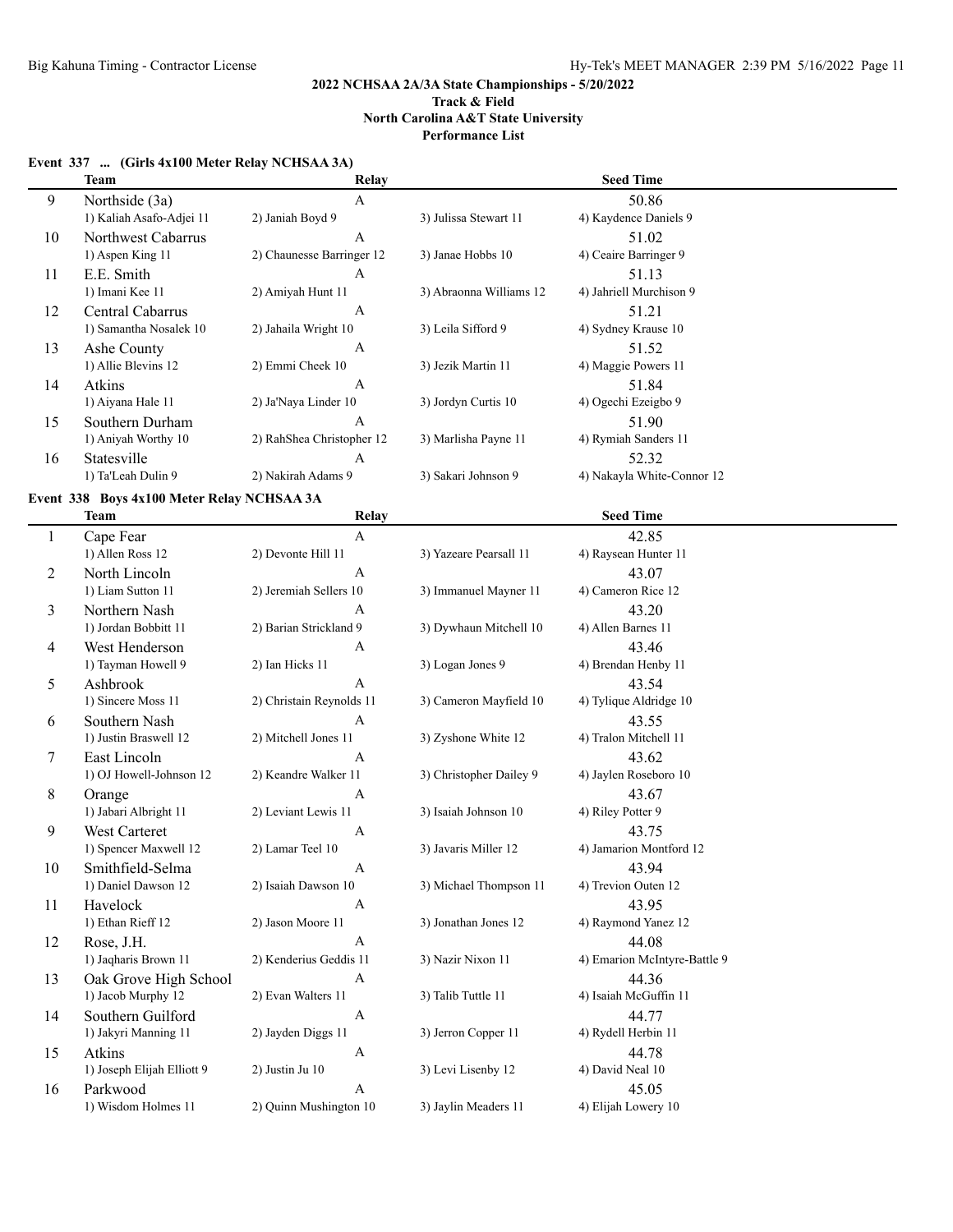### **Event 339 Girls 400 Meter Dash NCHSAA 3A**

|                | Event 339 Girls 400 Meter Dash NCHSAA 3A    |      |                               |                  |  |
|----------------|---------------------------------------------|------|-------------------------------|------------------|--|
|                | Name                                        |      | Year School                   | <b>Seed Time</b> |  |
| $\mathbf{1}$   | Sanu Jallow                                 |      | 12 West Mecklenburg           | 54.29            |  |
| $\overline{c}$ | Alaya Gillespie                             | 11   | West Iredell                  | 59.11            |  |
| 3              | Grace Guilford                              | 11   | West Carteret                 | 59.15            |  |
| 4              | Arie'anna Rufus                             |      | 9 Franklinton                 | 59.27            |  |
| 5              | Rachel Tolbert                              | 9    | South Point                   | 59.82            |  |
| 6              | Briyana Tillman                             |      | 11 E.E. Smith                 | 59.95            |  |
| 7              | Holley Johnson                              |      | 12 E.E. Smith                 | 1:00.25          |  |
| 8              | Ja'Naya Linder                              |      | 10 Atkins                     | 1:00.60          |  |
| 9              | Treazure Watson                             |      | 12 East Wake                  | 1:00.61          |  |
| 10             | Alyssia Trigleth                            | 11   | Croatan                       | 1:00.63          |  |
| 11             | Kayla Smith                                 | 12   | South Central                 | 1:00.64          |  |
| 12             | Jazmine Patterson                           | 12   | Eastern Guilford High School  | 1:00.78          |  |
| 13             | Kayla Mitchell                              | 12   | Harnett Central               | 1:01.09          |  |
| 14             | Avery Pardue                                | 12   | Central Academy of Technology | 1:01.12          |  |
| 15             | <b>Brea White</b>                           |      | 10 Ledford                    | 1:01.43          |  |
| 16             | Akira Walker                                |      | 9 Hunter Huss                 | 1:02.37          |  |
|                | Event 340 Boys 400 Meter Dash NCHSAA 3A     |      |                               |                  |  |
|                | Name                                        |      | Year School                   | <b>Seed Time</b> |  |
| $\mathbf{1}$   | Jaylen Currence                             |      | 12 Northwest Cabarrus         | 48.78            |  |
| $\overline{2}$ | Isaiah Monroe                               |      | 12 Dudley                     | 49.24            |  |
| 3              | <b>Clifton Davis</b>                        | 11 - | Williams, Walter M            | 49.90            |  |
| 4              | Adrien Jacobs                               |      | 11 Durham School of the Arts  | 50.36            |  |
| 5              | Luke Nicolajsen                             |      | 10 Croatan                    | 50.43            |  |
| 6              | Luis Torres                                 |      | 12 Franklin                   | 50.71            |  |
| 7              | Sawyer Snider                               | 10   | Smoky Mountain                | 50.78            |  |
| 8              | Nathan Williams                             | 12   | Cape Fear                     | 50.78            |  |
| 9              | Jeffrey Faulkner                            |      | 12 Orange                     | 50.80            |  |
| 10             | Steven Davis II                             |      | 12 Dudley                     | 50.85            |  |
| 11             | Matthew Quispe                              |      | 10 Croatan                    | 50.86            |  |
| 12             | Peyton Wheeler                              |      | 9 West Carteret               | 50.92            |  |
| 13             | Evan Byrd                                   |      | 10 Pisgah                     | 51.21            |  |
| 14             | Kameron Austin                              | 12   | Southern Guilford             | 51.27            |  |
| 15             | Isaiah Roots                                | 11   | Franklin                      | 51.31            |  |
| 16             | Hunter Guthrie                              | 11   | West Carteret                 | 52.43            |  |
|                |                                             |      |                               |                  |  |
|                | Event 345 Girls 300 Meter Hurdles NCHSAA 3A |      | Year School                   |                  |  |
|                | Name                                        |      |                               | <b>Seed Time</b> |  |
| $\mathbf{1}$   | Madison Mitchell                            |      | 11 Rocky Mount                | 47.61            |  |
| $\overline{2}$ | Keianna Mims                                |      | 11 Dudley                     | 48.04            |  |
| 3              | Kelli Ward                                  | 9    | Smithfield-Selma              | 48.16            |  |
| 4              | Sanai Phillips                              | 12   | Seventy-First                 | 48.36            |  |
| 5              | Emma Barnes                                 |      | 12 Parkwood                   | 48.43            |  |
| 6              | Emma Hall                                   | 10   | West Henderson                | 48.57            |  |
| 7              | Emmi Cheek                                  |      | 10 Ashe County                | 48.64            |  |
| 8              | Isabelle Duchemin                           | 11   | Franklin                      | 49.29            |  |
| 9              | Peyton Whicker                              | 11   | East Rowan                    | 49.53            |  |
| 10             | Victoria Mills                              | 11   | Forestview                    | 49.72            |  |
| 11             | Annika Stark                                | 10   | <b>Union Pines</b>            | 49.73            |  |
| 12             | Shamari Allen                               |      | 11 Durham School of the Arts  | 49.91            |  |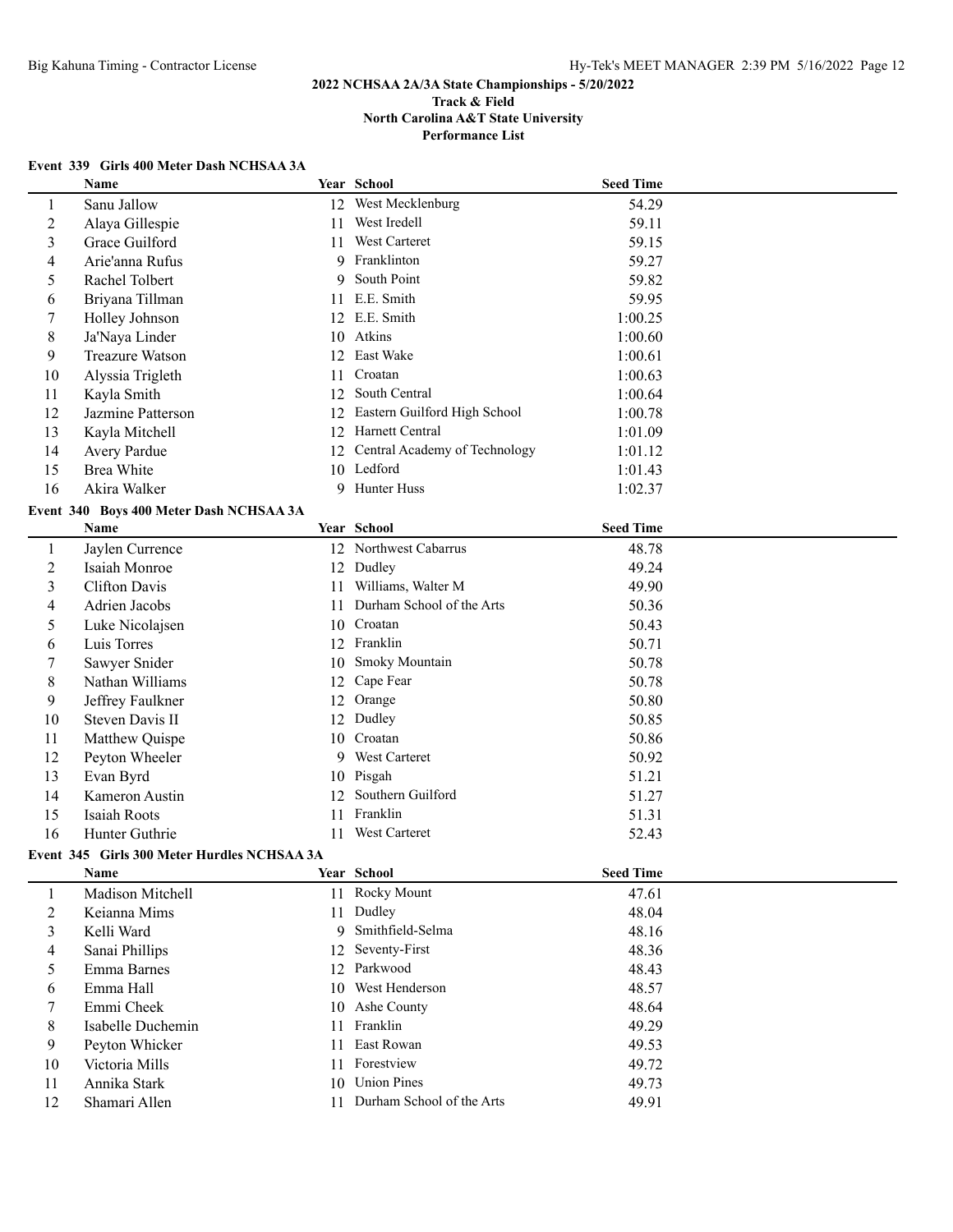### **Track & Field North Carolina A&T State University Performance List**

| <b>Seed Time</b><br>Name<br>Year School<br>10 Atkins<br>Jordyn Curtis<br>49.98<br>13<br>Rose, J.H.<br>Katie M Wilson<br>50.48<br>14<br>11<br>Havelock<br>15<br>Saoirse Runne<br>50.69<br>9<br>16<br>10 Croatan<br>50.79<br>Tessa McFarland<br>Event 346 Boys 300 Meter Hurdles NCHSAA 3A<br>Year School<br><b>Seed Time</b><br>Name<br><b>Blaise Atkinson</b><br>12 Lake Norman Charter School<br>38.98<br>1<br>$\overline{c}$<br>Sommy Okwosha<br>12 Rose, J.H.<br>41.15<br>3<br>Nathaniel Larrieu<br>White Oak<br>41.21<br>11<br>Liam Sutton<br>North Lincoln<br>41.33<br>4<br>11<br>Yazeare Pearsall<br>Cape Fear<br>41.45<br>5<br>11<br>12 Croatan<br>41.73<br>Kenny Lombreglia<br>6<br>10 Hickory<br>41.75<br>7<br>Eijah Willheim<br>12 West Iredell<br>8<br>41.81<br><b>Antaveon Steele</b><br>Ashe County<br>41.95<br>9<br>Mason Carpenter<br>12<br>12 Orange<br>42.08<br>10<br>Devin Goss<br>11 Williams, Walter M<br>Nas Price<br>42.15<br>11<br>12<br>12 Dudley<br>42.44<br>Jonathan Smith<br>9 Dudley<br>Le'Ezra Brown<br>42.46<br>13<br>11 Lee County<br>42.47<br>14<br>Logan Walker<br>Northeast Guilford<br>Tyler McCain<br>42.86<br>15<br>11<br>16<br>Croatan<br>Cooper Stephens<br>9<br>43.35<br>Event 347 Girls 800 Meter Run NCHSAA 3A<br>Year School<br><b>Seed Time</b><br>Name<br>$\mathbf{1}$<br>Eva Rinker<br>11 Tuscola<br>2:21.14<br>10 Lake Norman Charter School<br>$\overline{c}$<br>2:21.97<br>Lily Yampolsky<br>9 Central Davidson<br>3<br>Jillian Parks<br>2:22.12<br>9 North Lincoln<br>Bella Green<br>4<br>2:24.17<br>North Buncombe<br>5<br>Katie Johnson<br>2:24.50<br>10<br>12 North Iredell<br>Erica Anderson<br>2:24.64<br>6<br>Central Academy of Technology<br>7<br>Grace Lane<br>2:25.81<br>11<br>Durham School of the Arts<br>2:27.28<br>8<br>Margaret Ann Healy<br>12<br>Durham School of the Arts<br>9<br>Ella Bartlett<br>2:27.98<br>12.<br>9 Durham School of the Arts<br>2:28.03<br>10<br><b>Addison Bartlett</b><br>10 Atkins<br>2:28.49<br>11<br>Morgan Anthony<br>12 Terry Sanford<br>12<br><b>Taylor Long</b><br>2:28.70<br>12 West Carteret<br>13<br>Courtney Tyndall<br>2:31.40<br>11 First Flight<br>14<br><b>Tatum Dermatas</b><br>2:33.56<br>12 South Central<br>15<br>Madison Quinn<br>2:37.03<br>16<br>Ryan Germain<br>10 West Carteret<br>2:39.07<br>Event 348 Boys 800 Meter Run NCHSAA 3A<br>Year School<br><b>Seed Time</b><br>Name<br>12 First Flight<br>Warner Campbell<br>1:57.81<br>$\mathbf{1}$<br>12 South Central<br>$\overline{c}$<br>Mario Delgado<br>1:57.86<br>South Central<br>3<br>Matthew Riggs<br>1:58.71<br>12<br>12 Williams, Walter M<br>Ryan Motondo<br>4<br>1:59.31<br>Quinn Baker<br>12 Carrboro<br>1:59.48<br>5<br>12 E.E. Smith<br>Octavious Smith<br>6<br>1:59.50 | Event 345  (Girls 300 Meter Hurdles NCHSAA 3A) |  |  |  |  |  |  |
|---------------------------------------------------------------------------------------------------------------------------------------------------------------------------------------------------------------------------------------------------------------------------------------------------------------------------------------------------------------------------------------------------------------------------------------------------------------------------------------------------------------------------------------------------------------------------------------------------------------------------------------------------------------------------------------------------------------------------------------------------------------------------------------------------------------------------------------------------------------------------------------------------------------------------------------------------------------------------------------------------------------------------------------------------------------------------------------------------------------------------------------------------------------------------------------------------------------------------------------------------------------------------------------------------------------------------------------------------------------------------------------------------------------------------------------------------------------------------------------------------------------------------------------------------------------------------------------------------------------------------------------------------------------------------------------------------------------------------------------------------------------------------------------------------------------------------------------------------------------------------------------------------------------------------------------------------------------------------------------------------------------------------------------------------------------------------------------------------------------------------------------------------------------------------------------------------------------------------------------------------------------------------------------------------------------------------------------------------------------------------------------------------------------------------------------------------------------------------------------------------------------------------------------------------------------------------------------------------------------------------------------------------------------------------------------------------------------------------------------------------------|------------------------------------------------|--|--|--|--|--|--|
|                                                                                                                                                                                                                                                                                                                                                                                                                                                                                                                                                                                                                                                                                                                                                                                                                                                                                                                                                                                                                                                                                                                                                                                                                                                                                                                                                                                                                                                                                                                                                                                                                                                                                                                                                                                                                                                                                                                                                                                                                                                                                                                                                                                                                                                                                                                                                                                                                                                                                                                                                                                                                                                                                                                                                         |                                                |  |  |  |  |  |  |
|                                                                                                                                                                                                                                                                                                                                                                                                                                                                                                                                                                                                                                                                                                                                                                                                                                                                                                                                                                                                                                                                                                                                                                                                                                                                                                                                                                                                                                                                                                                                                                                                                                                                                                                                                                                                                                                                                                                                                                                                                                                                                                                                                                                                                                                                                                                                                                                                                                                                                                                                                                                                                                                                                                                                                         |                                                |  |  |  |  |  |  |
|                                                                                                                                                                                                                                                                                                                                                                                                                                                                                                                                                                                                                                                                                                                                                                                                                                                                                                                                                                                                                                                                                                                                                                                                                                                                                                                                                                                                                                                                                                                                                                                                                                                                                                                                                                                                                                                                                                                                                                                                                                                                                                                                                                                                                                                                                                                                                                                                                                                                                                                                                                                                                                                                                                                                                         |                                                |  |  |  |  |  |  |
|                                                                                                                                                                                                                                                                                                                                                                                                                                                                                                                                                                                                                                                                                                                                                                                                                                                                                                                                                                                                                                                                                                                                                                                                                                                                                                                                                                                                                                                                                                                                                                                                                                                                                                                                                                                                                                                                                                                                                                                                                                                                                                                                                                                                                                                                                                                                                                                                                                                                                                                                                                                                                                                                                                                                                         |                                                |  |  |  |  |  |  |
|                                                                                                                                                                                                                                                                                                                                                                                                                                                                                                                                                                                                                                                                                                                                                                                                                                                                                                                                                                                                                                                                                                                                                                                                                                                                                                                                                                                                                                                                                                                                                                                                                                                                                                                                                                                                                                                                                                                                                                                                                                                                                                                                                                                                                                                                                                                                                                                                                                                                                                                                                                                                                                                                                                                                                         |                                                |  |  |  |  |  |  |
|                                                                                                                                                                                                                                                                                                                                                                                                                                                                                                                                                                                                                                                                                                                                                                                                                                                                                                                                                                                                                                                                                                                                                                                                                                                                                                                                                                                                                                                                                                                                                                                                                                                                                                                                                                                                                                                                                                                                                                                                                                                                                                                                                                                                                                                                                                                                                                                                                                                                                                                                                                                                                                                                                                                                                         |                                                |  |  |  |  |  |  |
|                                                                                                                                                                                                                                                                                                                                                                                                                                                                                                                                                                                                                                                                                                                                                                                                                                                                                                                                                                                                                                                                                                                                                                                                                                                                                                                                                                                                                                                                                                                                                                                                                                                                                                                                                                                                                                                                                                                                                                                                                                                                                                                                                                                                                                                                                                                                                                                                                                                                                                                                                                                                                                                                                                                                                         |                                                |  |  |  |  |  |  |
|                                                                                                                                                                                                                                                                                                                                                                                                                                                                                                                                                                                                                                                                                                                                                                                                                                                                                                                                                                                                                                                                                                                                                                                                                                                                                                                                                                                                                                                                                                                                                                                                                                                                                                                                                                                                                                                                                                                                                                                                                                                                                                                                                                                                                                                                                                                                                                                                                                                                                                                                                                                                                                                                                                                                                         |                                                |  |  |  |  |  |  |
|                                                                                                                                                                                                                                                                                                                                                                                                                                                                                                                                                                                                                                                                                                                                                                                                                                                                                                                                                                                                                                                                                                                                                                                                                                                                                                                                                                                                                                                                                                                                                                                                                                                                                                                                                                                                                                                                                                                                                                                                                                                                                                                                                                                                                                                                                                                                                                                                                                                                                                                                                                                                                                                                                                                                                         |                                                |  |  |  |  |  |  |
|                                                                                                                                                                                                                                                                                                                                                                                                                                                                                                                                                                                                                                                                                                                                                                                                                                                                                                                                                                                                                                                                                                                                                                                                                                                                                                                                                                                                                                                                                                                                                                                                                                                                                                                                                                                                                                                                                                                                                                                                                                                                                                                                                                                                                                                                                                                                                                                                                                                                                                                                                                                                                                                                                                                                                         |                                                |  |  |  |  |  |  |
|                                                                                                                                                                                                                                                                                                                                                                                                                                                                                                                                                                                                                                                                                                                                                                                                                                                                                                                                                                                                                                                                                                                                                                                                                                                                                                                                                                                                                                                                                                                                                                                                                                                                                                                                                                                                                                                                                                                                                                                                                                                                                                                                                                                                                                                                                                                                                                                                                                                                                                                                                                                                                                                                                                                                                         |                                                |  |  |  |  |  |  |
|                                                                                                                                                                                                                                                                                                                                                                                                                                                                                                                                                                                                                                                                                                                                                                                                                                                                                                                                                                                                                                                                                                                                                                                                                                                                                                                                                                                                                                                                                                                                                                                                                                                                                                                                                                                                                                                                                                                                                                                                                                                                                                                                                                                                                                                                                                                                                                                                                                                                                                                                                                                                                                                                                                                                                         |                                                |  |  |  |  |  |  |
|                                                                                                                                                                                                                                                                                                                                                                                                                                                                                                                                                                                                                                                                                                                                                                                                                                                                                                                                                                                                                                                                                                                                                                                                                                                                                                                                                                                                                                                                                                                                                                                                                                                                                                                                                                                                                                                                                                                                                                                                                                                                                                                                                                                                                                                                                                                                                                                                                                                                                                                                                                                                                                                                                                                                                         |                                                |  |  |  |  |  |  |
|                                                                                                                                                                                                                                                                                                                                                                                                                                                                                                                                                                                                                                                                                                                                                                                                                                                                                                                                                                                                                                                                                                                                                                                                                                                                                                                                                                                                                                                                                                                                                                                                                                                                                                                                                                                                                                                                                                                                                                                                                                                                                                                                                                                                                                                                                                                                                                                                                                                                                                                                                                                                                                                                                                                                                         |                                                |  |  |  |  |  |  |
|                                                                                                                                                                                                                                                                                                                                                                                                                                                                                                                                                                                                                                                                                                                                                                                                                                                                                                                                                                                                                                                                                                                                                                                                                                                                                                                                                                                                                                                                                                                                                                                                                                                                                                                                                                                                                                                                                                                                                                                                                                                                                                                                                                                                                                                                                                                                                                                                                                                                                                                                                                                                                                                                                                                                                         |                                                |  |  |  |  |  |  |
|                                                                                                                                                                                                                                                                                                                                                                                                                                                                                                                                                                                                                                                                                                                                                                                                                                                                                                                                                                                                                                                                                                                                                                                                                                                                                                                                                                                                                                                                                                                                                                                                                                                                                                                                                                                                                                                                                                                                                                                                                                                                                                                                                                                                                                                                                                                                                                                                                                                                                                                                                                                                                                                                                                                                                         |                                                |  |  |  |  |  |  |
|                                                                                                                                                                                                                                                                                                                                                                                                                                                                                                                                                                                                                                                                                                                                                                                                                                                                                                                                                                                                                                                                                                                                                                                                                                                                                                                                                                                                                                                                                                                                                                                                                                                                                                                                                                                                                                                                                                                                                                                                                                                                                                                                                                                                                                                                                                                                                                                                                                                                                                                                                                                                                                                                                                                                                         |                                                |  |  |  |  |  |  |
|                                                                                                                                                                                                                                                                                                                                                                                                                                                                                                                                                                                                                                                                                                                                                                                                                                                                                                                                                                                                                                                                                                                                                                                                                                                                                                                                                                                                                                                                                                                                                                                                                                                                                                                                                                                                                                                                                                                                                                                                                                                                                                                                                                                                                                                                                                                                                                                                                                                                                                                                                                                                                                                                                                                                                         |                                                |  |  |  |  |  |  |
|                                                                                                                                                                                                                                                                                                                                                                                                                                                                                                                                                                                                                                                                                                                                                                                                                                                                                                                                                                                                                                                                                                                                                                                                                                                                                                                                                                                                                                                                                                                                                                                                                                                                                                                                                                                                                                                                                                                                                                                                                                                                                                                                                                                                                                                                                                                                                                                                                                                                                                                                                                                                                                                                                                                                                         |                                                |  |  |  |  |  |  |
|                                                                                                                                                                                                                                                                                                                                                                                                                                                                                                                                                                                                                                                                                                                                                                                                                                                                                                                                                                                                                                                                                                                                                                                                                                                                                                                                                                                                                                                                                                                                                                                                                                                                                                                                                                                                                                                                                                                                                                                                                                                                                                                                                                                                                                                                                                                                                                                                                                                                                                                                                                                                                                                                                                                                                         |                                                |  |  |  |  |  |  |
|                                                                                                                                                                                                                                                                                                                                                                                                                                                                                                                                                                                                                                                                                                                                                                                                                                                                                                                                                                                                                                                                                                                                                                                                                                                                                                                                                                                                                                                                                                                                                                                                                                                                                                                                                                                                                                                                                                                                                                                                                                                                                                                                                                                                                                                                                                                                                                                                                                                                                                                                                                                                                                                                                                                                                         |                                                |  |  |  |  |  |  |
|                                                                                                                                                                                                                                                                                                                                                                                                                                                                                                                                                                                                                                                                                                                                                                                                                                                                                                                                                                                                                                                                                                                                                                                                                                                                                                                                                                                                                                                                                                                                                                                                                                                                                                                                                                                                                                                                                                                                                                                                                                                                                                                                                                                                                                                                                                                                                                                                                                                                                                                                                                                                                                                                                                                                                         |                                                |  |  |  |  |  |  |
|                                                                                                                                                                                                                                                                                                                                                                                                                                                                                                                                                                                                                                                                                                                                                                                                                                                                                                                                                                                                                                                                                                                                                                                                                                                                                                                                                                                                                                                                                                                                                                                                                                                                                                                                                                                                                                                                                                                                                                                                                                                                                                                                                                                                                                                                                                                                                                                                                                                                                                                                                                                                                                                                                                                                                         |                                                |  |  |  |  |  |  |
|                                                                                                                                                                                                                                                                                                                                                                                                                                                                                                                                                                                                                                                                                                                                                                                                                                                                                                                                                                                                                                                                                                                                                                                                                                                                                                                                                                                                                                                                                                                                                                                                                                                                                                                                                                                                                                                                                                                                                                                                                                                                                                                                                                                                                                                                                                                                                                                                                                                                                                                                                                                                                                                                                                                                                         |                                                |  |  |  |  |  |  |
|                                                                                                                                                                                                                                                                                                                                                                                                                                                                                                                                                                                                                                                                                                                                                                                                                                                                                                                                                                                                                                                                                                                                                                                                                                                                                                                                                                                                                                                                                                                                                                                                                                                                                                                                                                                                                                                                                                                                                                                                                                                                                                                                                                                                                                                                                                                                                                                                                                                                                                                                                                                                                                                                                                                                                         |                                                |  |  |  |  |  |  |
|                                                                                                                                                                                                                                                                                                                                                                                                                                                                                                                                                                                                                                                                                                                                                                                                                                                                                                                                                                                                                                                                                                                                                                                                                                                                                                                                                                                                                                                                                                                                                                                                                                                                                                                                                                                                                                                                                                                                                                                                                                                                                                                                                                                                                                                                                                                                                                                                                                                                                                                                                                                                                                                                                                                                                         |                                                |  |  |  |  |  |  |
|                                                                                                                                                                                                                                                                                                                                                                                                                                                                                                                                                                                                                                                                                                                                                                                                                                                                                                                                                                                                                                                                                                                                                                                                                                                                                                                                                                                                                                                                                                                                                                                                                                                                                                                                                                                                                                                                                                                                                                                                                                                                                                                                                                                                                                                                                                                                                                                                                                                                                                                                                                                                                                                                                                                                                         |                                                |  |  |  |  |  |  |
|                                                                                                                                                                                                                                                                                                                                                                                                                                                                                                                                                                                                                                                                                                                                                                                                                                                                                                                                                                                                                                                                                                                                                                                                                                                                                                                                                                                                                                                                                                                                                                                                                                                                                                                                                                                                                                                                                                                                                                                                                                                                                                                                                                                                                                                                                                                                                                                                                                                                                                                                                                                                                                                                                                                                                         |                                                |  |  |  |  |  |  |
|                                                                                                                                                                                                                                                                                                                                                                                                                                                                                                                                                                                                                                                                                                                                                                                                                                                                                                                                                                                                                                                                                                                                                                                                                                                                                                                                                                                                                                                                                                                                                                                                                                                                                                                                                                                                                                                                                                                                                                                                                                                                                                                                                                                                                                                                                                                                                                                                                                                                                                                                                                                                                                                                                                                                                         |                                                |  |  |  |  |  |  |
|                                                                                                                                                                                                                                                                                                                                                                                                                                                                                                                                                                                                                                                                                                                                                                                                                                                                                                                                                                                                                                                                                                                                                                                                                                                                                                                                                                                                                                                                                                                                                                                                                                                                                                                                                                                                                                                                                                                                                                                                                                                                                                                                                                                                                                                                                                                                                                                                                                                                                                                                                                                                                                                                                                                                                         |                                                |  |  |  |  |  |  |
|                                                                                                                                                                                                                                                                                                                                                                                                                                                                                                                                                                                                                                                                                                                                                                                                                                                                                                                                                                                                                                                                                                                                                                                                                                                                                                                                                                                                                                                                                                                                                                                                                                                                                                                                                                                                                                                                                                                                                                                                                                                                                                                                                                                                                                                                                                                                                                                                                                                                                                                                                                                                                                                                                                                                                         |                                                |  |  |  |  |  |  |
|                                                                                                                                                                                                                                                                                                                                                                                                                                                                                                                                                                                                                                                                                                                                                                                                                                                                                                                                                                                                                                                                                                                                                                                                                                                                                                                                                                                                                                                                                                                                                                                                                                                                                                                                                                                                                                                                                                                                                                                                                                                                                                                                                                                                                                                                                                                                                                                                                                                                                                                                                                                                                                                                                                                                                         |                                                |  |  |  |  |  |  |
|                                                                                                                                                                                                                                                                                                                                                                                                                                                                                                                                                                                                                                                                                                                                                                                                                                                                                                                                                                                                                                                                                                                                                                                                                                                                                                                                                                                                                                                                                                                                                                                                                                                                                                                                                                                                                                                                                                                                                                                                                                                                                                                                                                                                                                                                                                                                                                                                                                                                                                                                                                                                                                                                                                                                                         |                                                |  |  |  |  |  |  |
|                                                                                                                                                                                                                                                                                                                                                                                                                                                                                                                                                                                                                                                                                                                                                                                                                                                                                                                                                                                                                                                                                                                                                                                                                                                                                                                                                                                                                                                                                                                                                                                                                                                                                                                                                                                                                                                                                                                                                                                                                                                                                                                                                                                                                                                                                                                                                                                                                                                                                                                                                                                                                                                                                                                                                         |                                                |  |  |  |  |  |  |
|                                                                                                                                                                                                                                                                                                                                                                                                                                                                                                                                                                                                                                                                                                                                                                                                                                                                                                                                                                                                                                                                                                                                                                                                                                                                                                                                                                                                                                                                                                                                                                                                                                                                                                                                                                                                                                                                                                                                                                                                                                                                                                                                                                                                                                                                                                                                                                                                                                                                                                                                                                                                                                                                                                                                                         |                                                |  |  |  |  |  |  |
|                                                                                                                                                                                                                                                                                                                                                                                                                                                                                                                                                                                                                                                                                                                                                                                                                                                                                                                                                                                                                                                                                                                                                                                                                                                                                                                                                                                                                                                                                                                                                                                                                                                                                                                                                                                                                                                                                                                                                                                                                                                                                                                                                                                                                                                                                                                                                                                                                                                                                                                                                                                                                                                                                                                                                         |                                                |  |  |  |  |  |  |
|                                                                                                                                                                                                                                                                                                                                                                                                                                                                                                                                                                                                                                                                                                                                                                                                                                                                                                                                                                                                                                                                                                                                                                                                                                                                                                                                                                                                                                                                                                                                                                                                                                                                                                                                                                                                                                                                                                                                                                                                                                                                                                                                                                                                                                                                                                                                                                                                                                                                                                                                                                                                                                                                                                                                                         |                                                |  |  |  |  |  |  |
|                                                                                                                                                                                                                                                                                                                                                                                                                                                                                                                                                                                                                                                                                                                                                                                                                                                                                                                                                                                                                                                                                                                                                                                                                                                                                                                                                                                                                                                                                                                                                                                                                                                                                                                                                                                                                                                                                                                                                                                                                                                                                                                                                                                                                                                                                                                                                                                                                                                                                                                                                                                                                                                                                                                                                         |                                                |  |  |  |  |  |  |
|                                                                                                                                                                                                                                                                                                                                                                                                                                                                                                                                                                                                                                                                                                                                                                                                                                                                                                                                                                                                                                                                                                                                                                                                                                                                                                                                                                                                                                                                                                                                                                                                                                                                                                                                                                                                                                                                                                                                                                                                                                                                                                                                                                                                                                                                                                                                                                                                                                                                                                                                                                                                                                                                                                                                                         |                                                |  |  |  |  |  |  |
|                                                                                                                                                                                                                                                                                                                                                                                                                                                                                                                                                                                                                                                                                                                                                                                                                                                                                                                                                                                                                                                                                                                                                                                                                                                                                                                                                                                                                                                                                                                                                                                                                                                                                                                                                                                                                                                                                                                                                                                                                                                                                                                                                                                                                                                                                                                                                                                                                                                                                                                                                                                                                                                                                                                                                         |                                                |  |  |  |  |  |  |
|                                                                                                                                                                                                                                                                                                                                                                                                                                                                                                                                                                                                                                                                                                                                                                                                                                                                                                                                                                                                                                                                                                                                                                                                                                                                                                                                                                                                                                                                                                                                                                                                                                                                                                                                                                                                                                                                                                                                                                                                                                                                                                                                                                                                                                                                                                                                                                                                                                                                                                                                                                                                                                                                                                                                                         |                                                |  |  |  |  |  |  |
|                                                                                                                                                                                                                                                                                                                                                                                                                                                                                                                                                                                                                                                                                                                                                                                                                                                                                                                                                                                                                                                                                                                                                                                                                                                                                                                                                                                                                                                                                                                                                                                                                                                                                                                                                                                                                                                                                                                                                                                                                                                                                                                                                                                                                                                                                                                                                                                                                                                                                                                                                                                                                                                                                                                                                         |                                                |  |  |  |  |  |  |
|                                                                                                                                                                                                                                                                                                                                                                                                                                                                                                                                                                                                                                                                                                                                                                                                                                                                                                                                                                                                                                                                                                                                                                                                                                                                                                                                                                                                                                                                                                                                                                                                                                                                                                                                                                                                                                                                                                                                                                                                                                                                                                                                                                                                                                                                                                                                                                                                                                                                                                                                                                                                                                                                                                                                                         |                                                |  |  |  |  |  |  |
|                                                                                                                                                                                                                                                                                                                                                                                                                                                                                                                                                                                                                                                                                                                                                                                                                                                                                                                                                                                                                                                                                                                                                                                                                                                                                                                                                                                                                                                                                                                                                                                                                                                                                                                                                                                                                                                                                                                                                                                                                                                                                                                                                                                                                                                                                                                                                                                                                                                                                                                                                                                                                                                                                                                                                         |                                                |  |  |  |  |  |  |
|                                                                                                                                                                                                                                                                                                                                                                                                                                                                                                                                                                                                                                                                                                                                                                                                                                                                                                                                                                                                                                                                                                                                                                                                                                                                                                                                                                                                                                                                                                                                                                                                                                                                                                                                                                                                                                                                                                                                                                                                                                                                                                                                                                                                                                                                                                                                                                                                                                                                                                                                                                                                                                                                                                                                                         |                                                |  |  |  |  |  |  |
|                                                                                                                                                                                                                                                                                                                                                                                                                                                                                                                                                                                                                                                                                                                                                                                                                                                                                                                                                                                                                                                                                                                                                                                                                                                                                                                                                                                                                                                                                                                                                                                                                                                                                                                                                                                                                                                                                                                                                                                                                                                                                                                                                                                                                                                                                                                                                                                                                                                                                                                                                                                                                                                                                                                                                         |                                                |  |  |  |  |  |  |
|                                                                                                                                                                                                                                                                                                                                                                                                                                                                                                                                                                                                                                                                                                                                                                                                                                                                                                                                                                                                                                                                                                                                                                                                                                                                                                                                                                                                                                                                                                                                                                                                                                                                                                                                                                                                                                                                                                                                                                                                                                                                                                                                                                                                                                                                                                                                                                                                                                                                                                                                                                                                                                                                                                                                                         |                                                |  |  |  |  |  |  |
|                                                                                                                                                                                                                                                                                                                                                                                                                                                                                                                                                                                                                                                                                                                                                                                                                                                                                                                                                                                                                                                                                                                                                                                                                                                                                                                                                                                                                                                                                                                                                                                                                                                                                                                                                                                                                                                                                                                                                                                                                                                                                                                                                                                                                                                                                                                                                                                                                                                                                                                                                                                                                                                                                                                                                         |                                                |  |  |  |  |  |  |
|                                                                                                                                                                                                                                                                                                                                                                                                                                                                                                                                                                                                                                                                                                                                                                                                                                                                                                                                                                                                                                                                                                                                                                                                                                                                                                                                                                                                                                                                                                                                                                                                                                                                                                                                                                                                                                                                                                                                                                                                                                                                                                                                                                                                                                                                                                                                                                                                                                                                                                                                                                                                                                                                                                                                                         |                                                |  |  |  |  |  |  |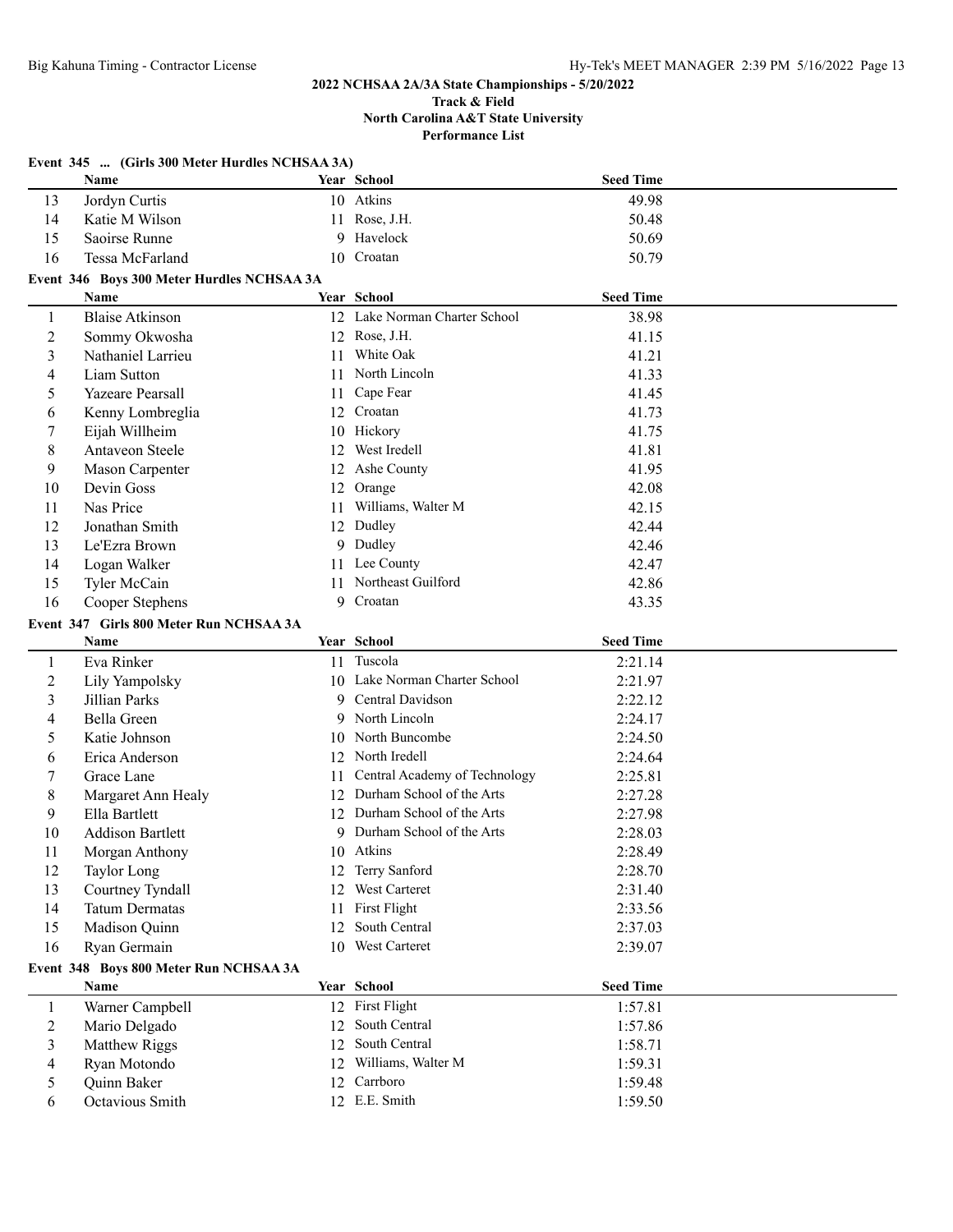### **Track & Field North Carolina A&T State University Performance List**

### **Event 348 ... (Boys 800 Meter Run NCHSAA 3A)**

|                | Name                                     |    | Year School                      | <b>Seed Time</b> |  |
|----------------|------------------------------------------|----|----------------------------------|------------------|--|
| 7              | Adrien Jacobs                            | 11 | Durham School of the Arts        | 2:00.65          |  |
| 8              | Kolton Hodges                            | 11 | North Lincoln                    | 2:01.01          |  |
| 9              | John Ramirez                             | 11 | North Buncombe                   | 2:01.90          |  |
| 10             | Emi Maldonado                            | 12 | North Buncombe                   | 2:02.05          |  |
| 11             | Alex Topoly                              | 12 | Smithfield-Selma                 | 2:02.91          |  |
| 12             | Christopher Brittain                     |    | 12 Freedom                       | 2:03.38          |  |
| 13             | Jaylen Currence                          |    | 12 Northwest Cabarrus            | 2:03.72          |  |
| 14             | <b>Emanuel Williams</b>                  | 11 | Central Academy of Technology    | 2:03.91          |  |
| 15             | Ethan Hall                               |    | 12 Atkins                        | 2:04.33          |  |
| 16             | Isaac Brown                              |    | 9 Central Academy of Technology  | 2:06.95          |  |
|                | Event 353 Girls 200 Meter Dash NCHSAA 3A |    |                                  |                  |  |
|                | Name                                     |    | Year School                      | <b>Seed Time</b> |  |
| 1              | Sanu Jallow                              |    | 12 West Mecklenburg              | 24.71            |  |
| $\overline{c}$ | Alaya Gillespie                          | 11 | West Iredell                     | 25.15            |  |
| $\mathfrak{Z}$ | A'Jaylah Yates                           | 11 | Seventy-First                    | 25.57            |  |
| 4              | Zaniya Littlejohn                        | 10 | Stuart W. Cramer                 | 25.70            |  |
| 5              | Taniyah Glaspie                          | 11 | Southern Wayne                   | 25.83            |  |
| 6              | <b>Rymiah Sanders</b>                    | 11 | Southern Durham                  | 25.95            |  |
| 7              | Chaunesse Barringer                      | 12 | Northwest Cabarrus               | 26.02            |  |
| 8              | Zoie Vela                                | 12 | <b>Union Pines</b>               | 26.14            |  |
| 9              | Melanne Sutton                           | 11 | Rose, J.H.                       | 26.14            |  |
| 10             | Futoria Harris                           | 9  | Cape Fear                        | 26.31            |  |
| 11             | Nakirah Adams                            | 9  | Statesville                      | 26.31            |  |
| 12             | <b>Shaliah Jones</b>                     | 10 | South Central                    | 26.50            |  |
| 13             | Gabrielle Cheek                          |    | 10 Dudley                        | 26.66            |  |
| 14             | Nilijah Darden                           | 9. | Dudley                           | 26.80            |  |
| 15             | Avery Pardue                             |    | 12 Central Academy of Technology | 26.83            |  |
| 16             | Kaliah Asafo-Adjei                       |    | 11 Northside (3a)                | 27.03            |  |
|                | Event 354 Boys 200 Meter Dash NCHSAA 3A  |    |                                  |                  |  |
|                | Name                                     |    | Year School                      | <b>Seed Time</b> |  |
| $\mathbf{1}$   | Allen Barnes                             |    | 11 Northern Nash                 | 21.54            |  |
| $\overline{2}$ | Isaiah Monroe                            |    | 12 Dudley                        | 21.97            |  |
| 3              | Brendan Henby                            | 11 | West Henderson                   | 22.16            |  |
| 4              | KeAnthony Chambers                       |    | 12 Havelock                      | 22.36            |  |
| 5              | Nathan Williams                          |    | 12 Cape Fear                     | 22.36            |  |
| 6              | Jaden Burt                               |    | 12 Southern Durham               | 22.39            |  |
| 7              | Tralon Mitchell                          | 11 | Southern Nash                    | 22.39            |  |
| 8              | Camryn Williams-Dalton                   | 11 | West Charlotte                   | 22.45            |  |
| 9              | Dwayne Black                             | 12 | Kings Mountain                   | 22.45            |  |
| 10             | <b>Andrew Peterson</b>                   |    | 12 Ashe County                   | 22.51            |  |
| 11             | Steven Davis II                          | 12 | Dudley                           | 22.86            |  |
| 12             | Daniel Dawson                            | 12 | Smithfield-Selma                 | 22.89            |  |
| 13             | <b>Emarion McIntyre-Battle</b>           | 9. | Rose, J.H.                       | 22.95            |  |
| 14             | Jaykwon Diaz-Cruz                        | 12 | Central Cabarrus                 | 23.12            |  |
| 15             | <b>Spencer Maxwell</b>                   | 12 | West Carteret                    | 23.21            |  |
| 16             | Jalen Graves                             |    | 12 Eastern Guilford High School  | 23.42            |  |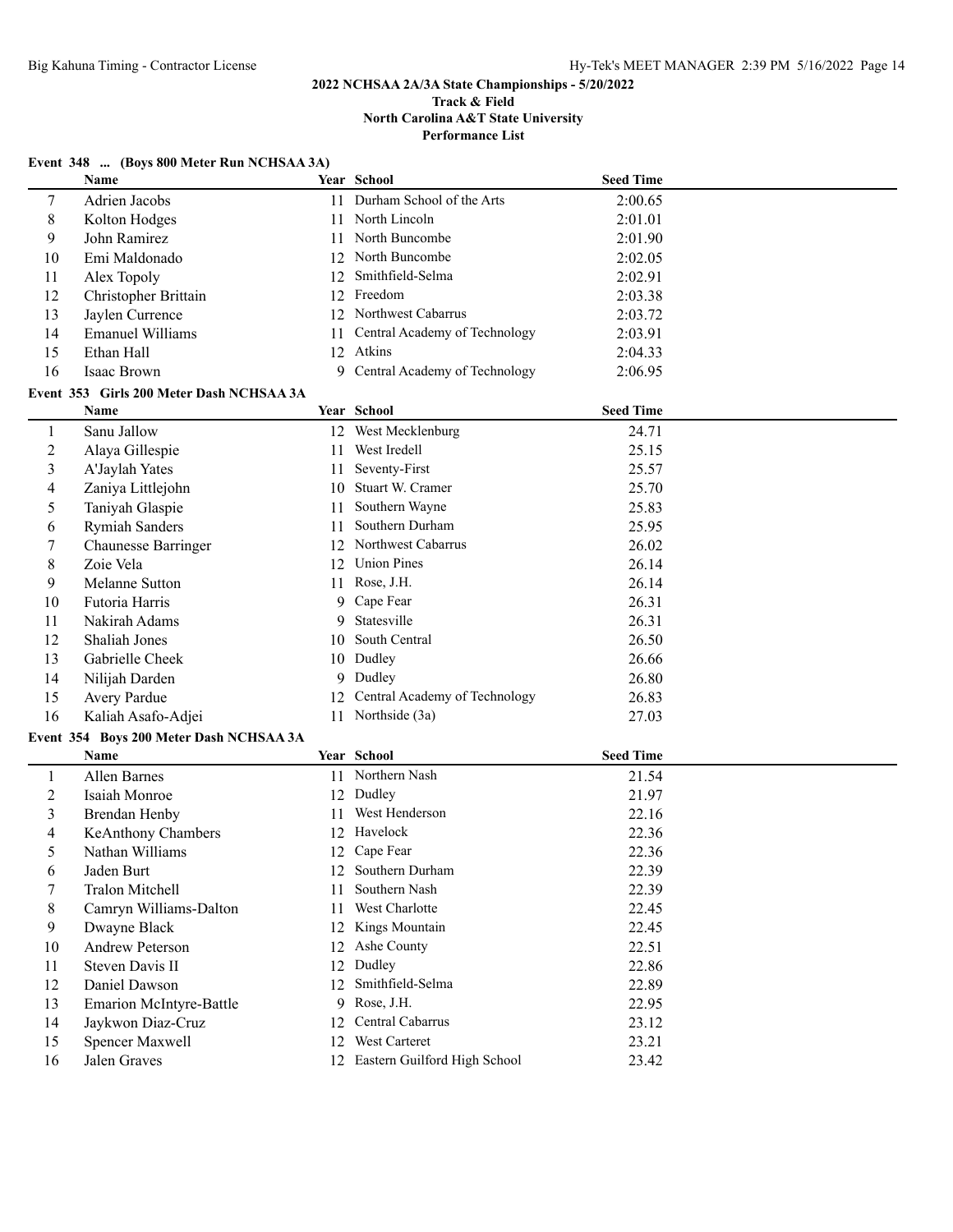### **Event 356 Boys 200 Meter Dash Wheelchair Wheelchair NCHSAA 3A**

|                | <b>Name</b>                                 |                        | Year School                   | <b>Seed Time</b>     |  |
|----------------|---------------------------------------------|------------------------|-------------------------------|----------------------|--|
| 1              | Christian Drawhorn-sloan                    |                        | 12 Croatan                    | 1:08.11              |  |
|                | Event 361 Girls 3200 Meter Run NCHSAA 3A    |                        |                               |                      |  |
|                | <b>Name</b>                                 |                        | Year School                   | <b>Seed Time</b>     |  |
| 1              | Caroline Murrell                            |                        | 12 Northwood                  | 10:59.13             |  |
| $\overline{c}$ | Hannah Preisser                             | 12                     | Carrboro                      | 11:30.26             |  |
| 3              | Rachel Kemp                                 |                        | 12 North Brunswick            | 11:51.89             |  |
| 4              | Ellie Harrington                            | 10                     | South Brunswick               | 11:57.65             |  |
| 5              | Bella Wood                                  |                        | 10 North Lincoln              | 12:03.73             |  |
| 6              | Lori Glavan                                 |                        | 12 North Lincoln              | 12:04.31             |  |
| 7              | Kelbi Pierce                                | 11                     | North Lincoln                 | 12:05.07             |  |
| 8              | Breanna Budzinski                           |                        | 10 West Henderson             | 12:09.18             |  |
| 9              | Natalia Serre                               |                        | 10 Carrboro                   | 12:13.10             |  |
| 10             | Trinity Konvalinka                          | 11                     | Durham School of the Arts     | 12:22.68             |  |
| 11             | Jenna Peterson                              |                        | 11 Lake Norman Charter School | 12:39.92             |  |
| 12             | Madison Hilliard                            |                        | 12 Jacksonville               | 12:40.15             |  |
| 13             | Christie Doucette                           |                        | 9 Dixon                       | 12:41.00             |  |
| 14             | Kaitlyn Warner                              |                        | 12 Rockingham County          | 12:52.43             |  |
| 15             | Katie Roberts                               | 9                      | West Rowan                    | 12:56.81             |  |
| 16             | Chloe Koper                                 | 11                     | Oak Grove High School         | 13:07.30             |  |
|                | Event 362 Boys 3200 Meter Run NCHSAA 3A     |                        |                               |                      |  |
|                | Name                                        |                        | Year School                   | <b>Seed Time</b>     |  |
| 1              | Austin Brotemarkle                          |                        | 12 Forestview                 | 9:34.17              |  |
| $\overline{2}$ | Cooper Kleckner                             | 12                     | South Central                 | 9:42.30              |  |
| 3              | Elliott Kleckner                            | 12                     | South Central                 | 9:51.25              |  |
| 4              | Spencer Hampton                             | 12                     | Orange                        | 9:51.41              |  |
| 5              | Gabriel Schmid                              | 10                     | Orange                        | 9:52.98              |  |
| 6              | Colten Rodriguez                            | 12                     | Croatan                       | 9:55.19              |  |
| 7              | Eli Julian                                  | 10                     | South Rowan                   | 9:56.62              |  |
| 8              | Stephen Fernetti                            | 11.                    | North Lincoln                 | 9:57.28              |  |
| 9              | Will Downs                                  |                        | 10 Atkins                     | 9:57.80              |  |
| 10             | Zachary Willer                              | 12                     | Stuart W. Cramer              | 10:02.85             |  |
| 11             | Nicholas Willer                             | 12                     | Stuart W. Cramer              | 10:02.90             |  |
| 12             | Hudson Hayes                                | 12                     | <b>Union Pines</b>            | 10:03.84             |  |
| 13             | Cesar Brawner                               | 11                     | Swansboro                     | 10:04.47             |  |
| 14             | Vinton Euler                                |                        | 11 Durham School of the Arts  | 10:08.80             |  |
| 15             | Owen Evans                                  |                        | 11 Northwest Cabarrus         | 10:08.88             |  |
| 16             | Isaac Reyna                                 |                        | 12 Ledford                    | 10:13.16             |  |
|                | Event 365 Girls 4x400 Meter Relay NCHSAA 3A |                        |                               |                      |  |
|                | <b>Team</b>                                 |                        | Relay                         | <b>Seed Time</b>     |  |
| 1              | West Carteret                               |                        | $\mathbf{A}$                  | 4:07.52              |  |
|                | 1) Tyler Collins 10                         | 2) Courtney Tyndall 12 | 3) Kenley Ballou 10           | 4) Grace Guilford 11 |  |
| 2              | E.E. Smith                                  |                        | $\boldsymbol{A}$              | 4:07.76              |  |

1) Danielle Baus 12 2) Briyana Tillman 11 3) Armani Kee 11 4) Holley Johnson 12

1) Morgan Anthony 10 2) Jordyn Curtis 10 3) Ja'Naya Linder 10 4) Sierra Fontenot 12

1) Ginger Hayden 11 2) Janelle Ketner 11 3) Cameran Ladd 10 4) Alyssia Trigleth 11

3 Atkins A 4:08.74

4 Croatan A 4:12.39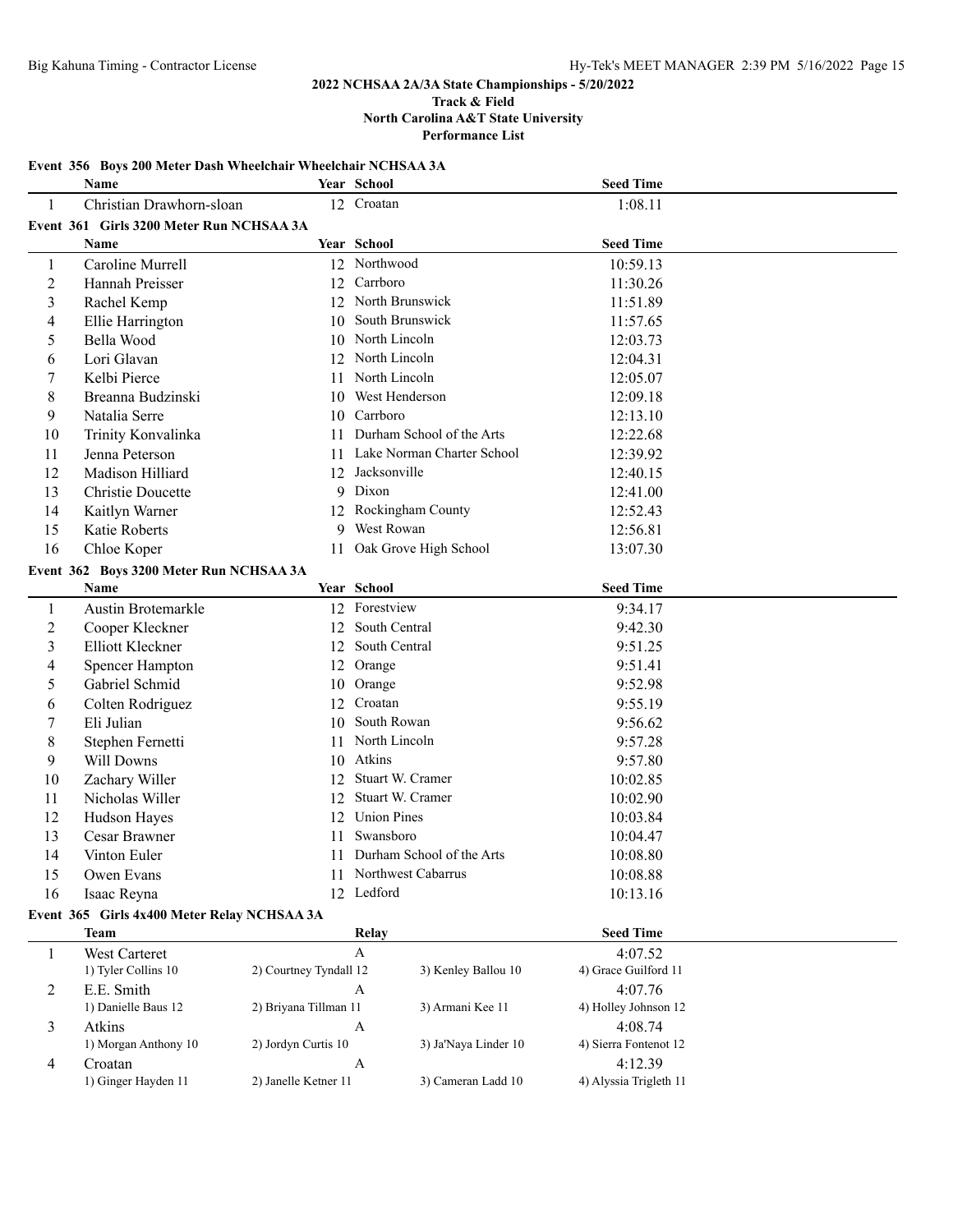**North Carolina A&T State University**

|  |  |  | Event 365  (Girls 4x400 Meter Relay NCHSAA 3A) |  |  |
|--|--|--|------------------------------------------------|--|--|
|--|--|--|------------------------------------------------|--|--|

|    | <b>Team</b>                                | Relay                      |                           | <b>Seed Time</b>                |  |
|----|--------------------------------------------|----------------------------|---------------------------|---------------------------------|--|
| 5  | Rocky Mount                                | A                          |                           | 4:12.81                         |  |
|    | 1) KeSondra Pickett 10                     | 2) Caroline Thiel 11       | 3) Kimora Bandy 9         | 4) Madison Mitchell 11          |  |
| 6  | Franklinton                                | A                          |                           | 4:13.33                         |  |
|    | 1) Gisele Dulnuan-Kersey 10                | 2) Aliya Hicks 9           | 3) Kayla Wilkins 10       | 4) Arie'anna Rufus 9            |  |
| 7  | Franklin                                   | A                          |                           | 4:13.59                         |  |
|    | 1) Natalie Claire Ballard 10               | 2) Laura Covarrubias 9     | 3) Hope Smith 10          | 4) Ashlynn Rylee Cassada 10     |  |
| 8  | Central Academy of Technology              | A                          |                           | 4:16.73                         |  |
|    | 1) Aaliyah Green 10                        | 2) Kyle MacLellan 12       | 3) Grace Lane 11          | 4) Avery Pardue 12              |  |
| 9  | North Buncombe                             | A                          |                           | 4:16.80                         |  |
|    | 1) Eden Barnwell 10                        | 2) Sophia Banks 9          | 3) Ruby Blue 11           | 4) Maya Flynn 10                |  |
|    |                                            |                            |                           |                                 |  |
| 10 | Northside (3a)<br>1) Chayse Brown 11       | A<br>2) Hannah Bryant 11   | 3) Julissa Stewart 11     | 4:17.15<br>4) Makayla Orozco 11 |  |
|    |                                            |                            |                           |                                 |  |
| 11 | <b>Union Pines</b>                         | A                          |                           | 4:17.38                         |  |
|    | 1) Jaden Austin 9                          | 2) Clara Kellner 10        | 3) Zoie Vela 12           | 4) McKinzie Valdez 12           |  |
| 12 | Dudley                                     | A                          |                           | 4:18.57                         |  |
|    | 1) Jaiyah Nelson 12                        | 2) Keianna Mims 11         | 3) Tyla Gamble 11         | 4) Dorothy Braswell 10          |  |
| 13 | East Wake                                  | A                          |                           | 4:20.14                         |  |
|    | 1) Ayana Fox 10                            | 2) Jala King 12            | 3) Keira Finjap 10        | 4) Treazure Watson 12           |  |
| 14 | North Lincoln                              | $\boldsymbol{A}$           |                           | 4:20.78                         |  |
|    | 1) Cara Castro 12                          | 2) Haylee Gibson 9         | 3) Bella Green 9          | 4) Erin Lamoutte 12             |  |
| 15 | Tuscola                                    | A                          |                           | 4:20.98                         |  |
|    | 1) Ella Sutton 9                           | 2) Anneke Lam 12           | 3) Skylar Ball 9          | 4) Eva Rinker 11                |  |
| 16 | Northwest Cabarrus                         | A                          |                           | 4:24.90                         |  |
|    | 1) Aspen King 11                           | 2) Janae Hobbs 10          | 3) Ceaire Barringer 9     | 4) Kennedy Soles 9              |  |
|    | Event 366 Boys 4x400 Meter Relay NCHSAA 3A |                            |                           |                                 |  |
|    |                                            |                            |                           |                                 |  |
|    | <b>Team</b>                                | Relay                      |                           | <b>Seed Time</b>                |  |
|    |                                            |                            |                           |                                 |  |
| 1  | Dudley                                     | $\mathbf{A}$               |                           | 3:24.13                         |  |
|    | 1) Steven Davis II 12                      | 2) Elvis Berry 12          | 3) Isaiah Monroe 12       | 4) Michael Shaw 12              |  |
| 2  | Croatan                                    | A                          |                           | 3:25.07                         |  |
|    | 1) Cooper Stephens 9                       | 2) Matthew Quispe 10       | 3) Luke Nicolajsen 10     | 4) Kenny Lombreglia 12          |  |
| 3  | Williams, Walter M                         | A                          |                           | 3:25.69                         |  |
|    | 1) Clifton Davis 11                        | 2) Zion Amadi 10           | 3) Jacob Marquis 11       | 4) Caleb Fogleman 11            |  |
| 4  | West Carteret                              | A                          |                           | 3:27.94                         |  |
|    | 1) Dylan Mcbride 11                        | 2) Hunter Guthrie 11       | 3) Jamarion Montford 12   | 4) Peyton Wheeler 9             |  |
| 5  | Northern Nash                              | A                          |                           | 3:29.04                         |  |
|    | 1) Jordan Bobbitt 11                       | 2) Jonathon Page 11        | 3) Jayvien Fenner 11      | 4) Allen Barnes 11              |  |
| 6  | Franklin                                   | A                          |                           | 3:29.31                         |  |
|    | 1) Elijah Cochran 10                       | 2) Charles Braxton Deal 10 | 3) Luis Torres 12         | 4) Isaiah Roots 11              |  |
| 7  | Northwood                                  | $\mathbf{A}$               |                           | 3:29.51                         |  |
|    | 1) Marco Sanchez 12                        | 2) Jack Spotz 12           | 3) Noah Nielson 10        | 4) Christian Glick 11           |  |
| 8  | Durham School of the Arts                  | A                          |                           | 3:29.84                         |  |
|    | 1) Adrien Jacobs 11                        | 2) Jackson Steffens 10     | 3) Jaidan Turner-Lowry 12 | 4) Nolan Menanno 12             |  |
| 9  | North Lincoln                              | $\mathbf{A}$               |                           | 3:30.81                         |  |
|    | 1) Caden Ayers 9                           | 2) Immanuel Mayner 11      | 3) Kolton Hodges 11       | 4) Liam Sutton 11               |  |
| 10 | Central Academy of Technology              | $\boldsymbol{A}$           |                           | 3:31.20                         |  |
|    | 1) Evan Brown 12                           | 2) Ben Wojtkowiak 12       | 3) Jonathan Kamenick 12   | 4) Emanuel Williams 11          |  |
| 11 | South Central                              | $\mathbf{A}$               |                           | 3:31.99                         |  |
|    | 1) Darryl Thomas III 10                    | 2) Matthew Riggs 12        | 3) Jalen Corey 12         | 4) Daniel McNair 11             |  |
| 12 | First Flight                               | $\mathbf{A}$               |                           | 3:32.45                         |  |